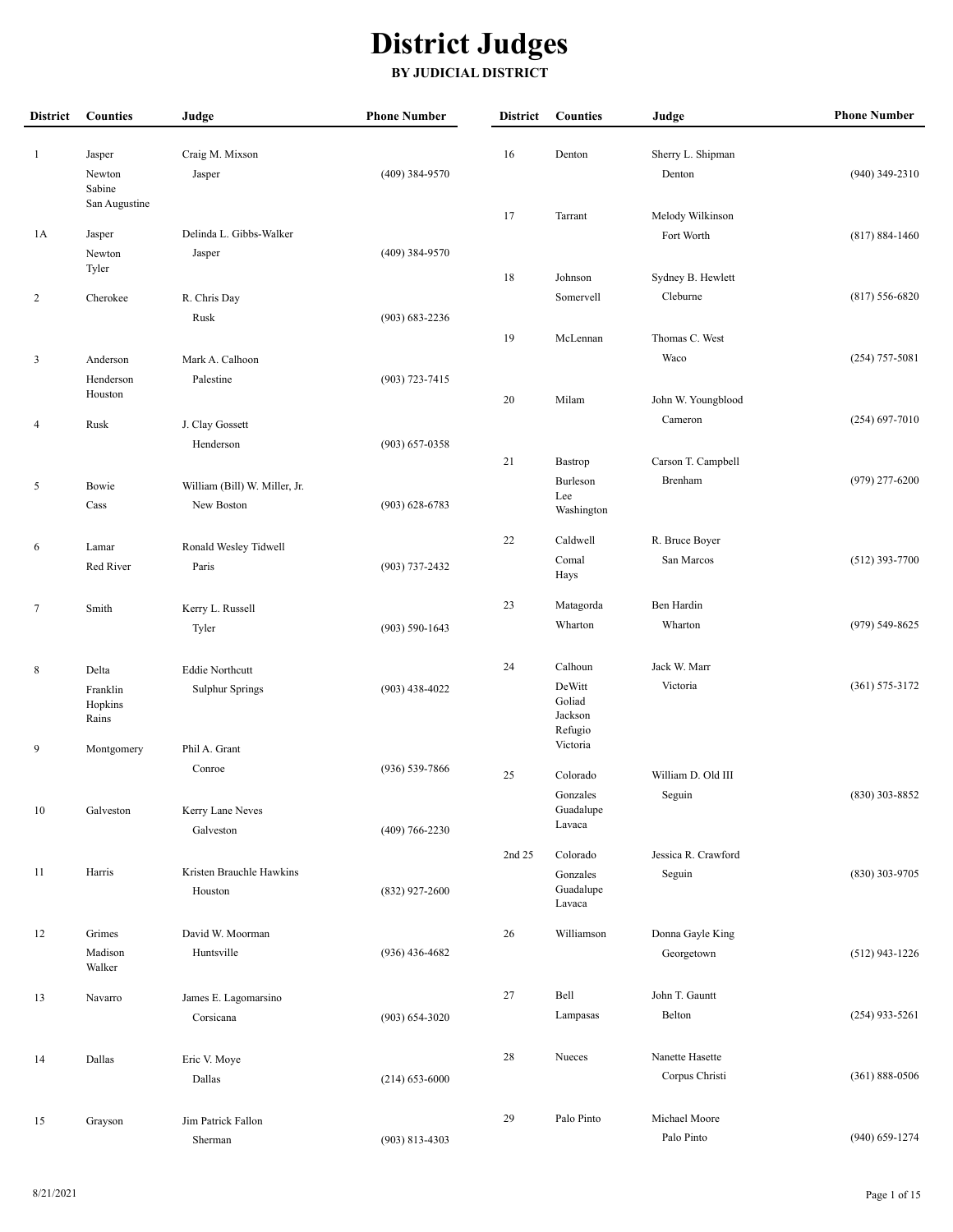| <b>District</b> | <b>Counties</b>                 | Judge                       | <b>Phone Number</b> | <b>District</b> | Counties              | Judge                                   | <b>Phone Number</b> |
|-----------------|---------------------------------|-----------------------------|---------------------|-----------------|-----------------------|-----------------------------------------|---------------------|
| 30              | Wichita                         | Jeff E. McKnight            |                     | 45              | Bexar                 |                                         |                     |
|                 |                                 | Wichita Falls               | $(940) 766 - 8180$  |                 |                       | Mary Lou Alvarez<br>San Antonio         | $(210)$ 335-2507    |
|                 |                                 |                             |                     |                 |                       |                                         |                     |
| 31              | Gray                            | Steven R. Emmert            |                     | 46              | Foard                 | Dan Mike Bird                           |                     |
|                 | Hemphill<br>Lipscomb<br>Roberts | Wheeler                     | $(806) 826 - 5501$  |                 | Hardeman<br>Wilbarger | Vernon                                  | $(940)$ 552-7051    |
|                 | Wheeler                         |                             |                     | 47              | Armstrong             | Dan L. Schaap                           |                     |
| 32              | Fisher                          | Glen Harrison               |                     |                 | Potter                | Canyon                                  | $(806)$ 468-5677    |
|                 | Mitchell                        | Sweetwater                  | $(325)$ 235-3133    |                 | Randall               |                                         |                     |
|                 | Nolan                           |                             |                     | 48              | Tarrant               | David L. Evans                          |                     |
| 33              | Blanco                          | J. Allan Garrett            |                     |                 |                       | Fort Worth                              | $(817) 884 - 2690$  |
|                 | Burnet                          | Burnet                      | $(512)$ 756-5436    | 49              |                       |                                         |                     |
|                 | Llano<br>San Saba               |                             |                     |                 | Webb<br>Zapata        | Jose A. Lopez<br>Laredo                 | $(956) 523 - 4237$  |
|                 |                                 |                             |                     |                 |                       |                                         |                     |
| 34              | El Paso                         | William E. Moody<br>El Paso | $(915) 546 - 2101$  | 50              | Baylor                | Jennifer Ann Habert                     |                     |
|                 |                                 |                             |                     |                 | Cottle                | Seymour                                 | $(940) 889 - 6912$  |
| 35              | Brown                           | Mike L. Smith               |                     |                 | King<br>Knox          |                                         |                     |
|                 | Mills                           | Brownwood                   | $(325) 646 - 1987$  |                 |                       |                                         |                     |
|                 |                                 |                             |                     | 51              | Coke                  | Carmen Symes Dusek                      |                     |
| 36              | Aransas                         | <b>Starr Boldrick Bauer</b> |                     |                 | Irion<br>Schleicher   | San Angelo                              | $(325) 657 - 8011$  |
|                 | Bee                             | Sinton                      | $(361)$ 364-9310    |                 | Sterling              |                                         |                     |
|                 | Live Oak<br>McMullen            |                             |                     |                 | Tom Green             |                                         |                     |
|                 | San Patricio                    |                             |                     | 52              | Coryell               | Trent D. Farrell                        |                     |
| 37              | Bexar                           | Nicole Henning Garza        |                     |                 |                       | Gatesville                              | $(254) 865 - 5911$  |
|                 |                                 | San Antonio                 | $(210)$ 335-2515    |                 |                       |                                         |                     |
|                 |                                 |                             |                     | 53              | Travis                | Maria Cantu Hexsel<br>Austin            | $(512) 854-9308$    |
| 38              | Real                            | Camile G. DuBose            |                     |                 |                       |                                         |                     |
|                 | Uvalde                          | Uvalde                      | $(830)$ 278-3913    | 54              | McLennan              | Susan N. Kelly                          |                     |
|                 |                                 |                             |                     |                 |                       | Waco                                    | $(254)$ 757-5051    |
| 39              | Haskell<br>Kent                 | Shane Hadaway<br>Haskell    | $(940) 864 - 2661$  |                 |                       |                                         |                     |
|                 | Stonewall                       |                             |                     | 55              | Harris                | Latosha Lewis Payne                     |                     |
|                 | Throckmorton                    |                             |                     |                 |                       | Houston                                 | (832) 927-2650      |
| 40              | Ellis                           | Robert (Bob) J. Carroll     |                     |                 |                       |                                         |                     |
|                 |                                 | Waxahachie                  | $(972)$ 825-5060    | 56              | Galveston             | Lonnie Cox<br>Galveston                 | $(409)$ 766-2226    |
|                 |                                 |                             |                     |                 |                       |                                         |                     |
| 41              | El Paso                         | <b>Annabell Perez</b>       |                     | 57              | Bexar                 | Antonia Arteaga                         |                     |
|                 |                                 | El Paso                     | $(915) 546 - 2149$  |                 |                       | San Antonio                             | $(210)$ 335-2531    |
| 42              | Callahan                        | James Eidson                |                     |                 |                       |                                         |                     |
|                 | Coleman                         | Abilene                     | $(325) 674 - 1314$  | 58              | Jefferson             | W. Kent Walston                         |                     |
|                 | Taylor                          |                             |                     |                 |                       | Beaumont                                | (409) 835-8434      |
| 43              | Parker                          | Craig Towson                |                     |                 |                       |                                         |                     |
|                 |                                 | Weatherford                 | $(817) 594 - 7343$  | 59              | Grayson               | Lawrence (Larry) A. Phillips<br>Sherman |                     |
|                 |                                 |                             |                     |                 |                       |                                         | $(903)$ 813-4305    |
| 44              | Dallas                          | Ashley Elizabeth Wysocki    |                     | 60              | Jefferson             | Justin Gary Sanderson                   |                     |
|                 |                                 | Dallas                      | $(214)$ 653-6996    |                 |                       | Beaumont                                | (409) 835-8472      |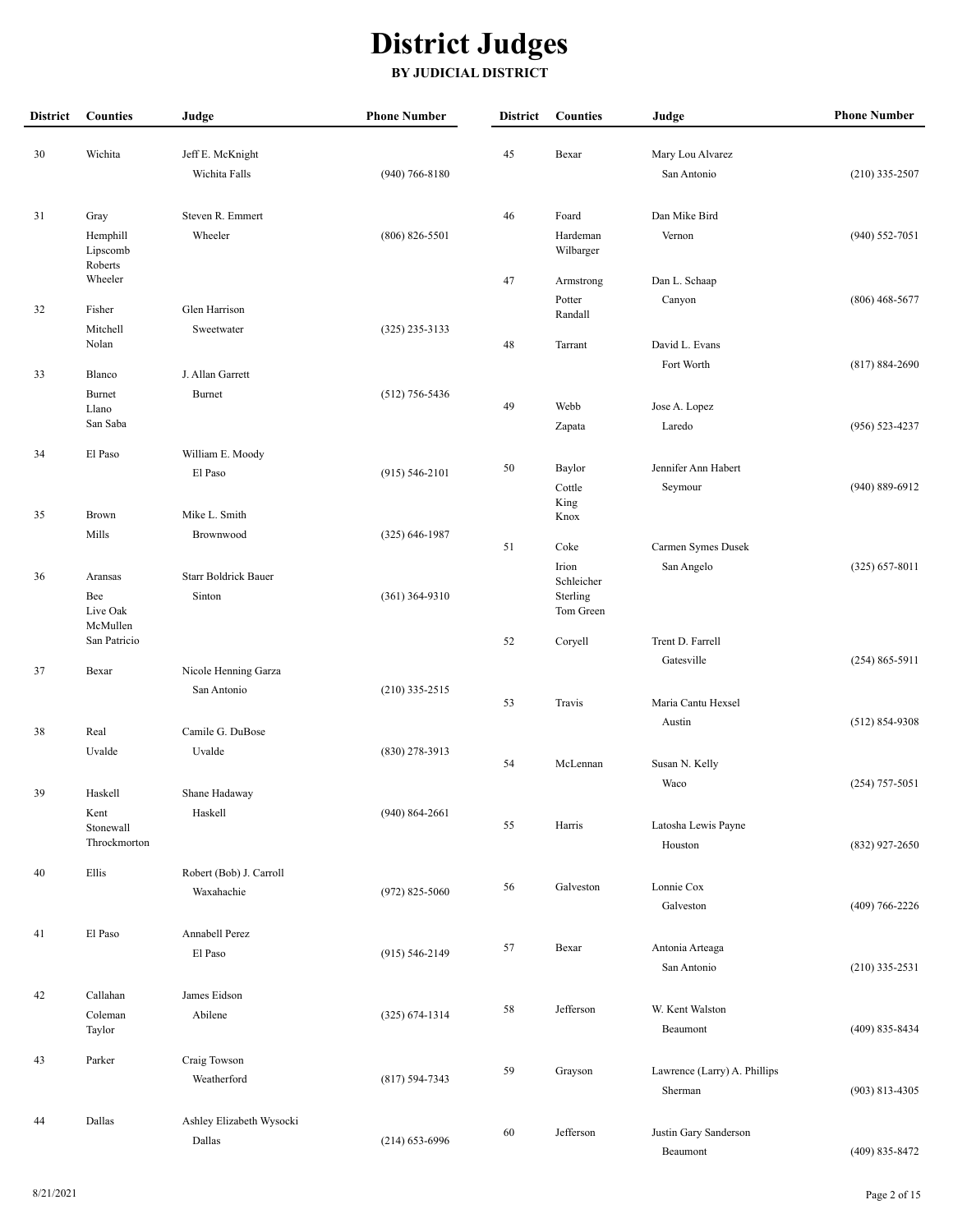| <b>District</b> | <b>Counties</b>                       | Judge                               | <b>Phone Number</b> | <b>District</b> | <b>Counties</b>                      | Judge                               | <b>Phone Number</b> |
|-----------------|---------------------------------------|-------------------------------------|---------------------|-----------------|--------------------------------------|-------------------------------------|---------------------|
| 61              | Harris                                | Fredericka M. Phillips<br>Houston   | $(832)$ 927-2625    | 77              | Freestone<br>Limestone               | Patrick (Pat) Simmons<br>Groesbeck  | (254) 729-5705      |
| 62              | Delta<br>Franklin<br>Hopkins<br>Lamar | John (Will) W. Biard<br>Paris       | $(903)$ 737-2433    | 78              | Wichita                              | Meredith Kennedy<br>Wichita Falls   | $(940)$ 766-8182    |
|                 |                                       | Roland Andrade                      |                     | 79              | <b>Brooks</b>                        | Richard Clark Terrell               |                     |
| 63              | Kinney<br>Terrell<br>Val Verde        | Del Rio                             | $(830)$ 774-7523    |                 | Jim Wells                            | Alice                               | $(361)$ 668-5718    |
| 64              | Castro                                | Danah L. Zirpoli                    |                     | 80              | Harris                               | Jeralynn Manor<br>Houston           | (832) 927-2680      |
|                 | Hale                                  | Plainview                           | $(806)$ 291-5234    |                 |                                      |                                     |                     |
|                 | Swisher                               |                                     |                     | 81              | Atascosa                             | Lynn Ellison                        |                     |
| 65              | El Paso                               | Yahara Lisa Gutierrez<br>El Paso    | $(915) 546 - 2102$  |                 | Frio<br>Karnes<br>La Salle<br>Wilson | Jourdanton                          | $(830) 769 - 3750$  |
| 66              | Hill                                  | Lee Harris                          |                     | 82              | Falls                                | Bryan (Rusty) F. Russ, Jr.          |                     |
|                 |                                       | Hillsboro                           | $(254) 582 - 4045$  |                 | Robertson                            | Marlin                              | $(254) 883 - 1421$  |
| 67              | Tarrant                               | Donald J. Cosby<br>Fort Worth       | $(817) 884 - 1452$  | 83              | Pecos<br>Terrell<br>Val Verde        | Robert E. Cadena<br>Del Rio         | $(830)$ 774-7654    |
| 68              | Dallas                                | Martin J. Hoffman<br>Dallas         | $(214)$ 653-6510    | 84              | Hansford<br>Hutchinson<br>Ochiltree  | Curtis W. Brancheau<br>Stinnett     | $(806) 878 - 4022$  |
| 69              | Dallam                                | Ronald E. Enns                      |                     |                 |                                      |                                     |                     |
|                 | Hartley<br>Moore<br>Sherman           | Dumas                               | $(806)$ 935-2700    | 85              | <b>Brazos</b>                        | Kyle Hawthorne<br>Bryan             | $(979)$ 361-4270    |
| 70              | Ector                                 | W. Denn Whalen                      |                     | 86              | Kaufman                              | Casey L. Blair                      |                     |
|                 |                                       | Odessa                              | $(432)$ 498-4270    |                 |                                      | Kaufman                             | $(469)$ 376-4670    |
| $71\,$          | Harrison                              | <b>Brad Morin</b><br>Marshall       | (903) 935-8407      | 87              | Anderson<br>Freestone<br>Leon        | Deborah Oakes Evans<br>Palestine    | (903) 723-7415      |
| 72              | Crosby                                | Ann-Marie Carruth                   |                     |                 | Limestone                            |                                     |                     |
|                 | Lubbock                               | Lubbock                             | $(806)$ 775-1041    | 88              | Hardin<br>Tyler                      | Earl B. Stover III<br>Woodville     | $(409)$ 283-5334    |
| 73              | Bexar                                 | David A. Canales                    |                     |                 |                                      |                                     |                     |
|                 |                                       | San Antonio                         | $(210)$ 335-2523    | 89              | Wichita                              | Charles M. Barnard<br>Wichita Falls | $(940)$ 766-8184    |
| 74              | McLennan                              | Gary Coley, Jr.<br>Waco             | $(254)$ 757-5075    | 90              | Stephens<br>Young                    | Stephen E. Bristow<br>Graham        | $(254) 559 - 3151$  |
| 75              | Liberty                               | Mark A. Morefield<br>Liberty        | $(936)$ 336-4678    | 91              | Eastland                             | Steven R. Herod<br>Eastland         | $(254) 629 - 1797$  |
| 76              | Camp<br>Morris<br>Titus               | Angela H. Saucier<br>Mount Pleasant | $(903) 577 - 6736$  | 92              | Hidalgo                              | Luis M. Singleterry<br>Edinburg     | $(956)$ 318-2250    |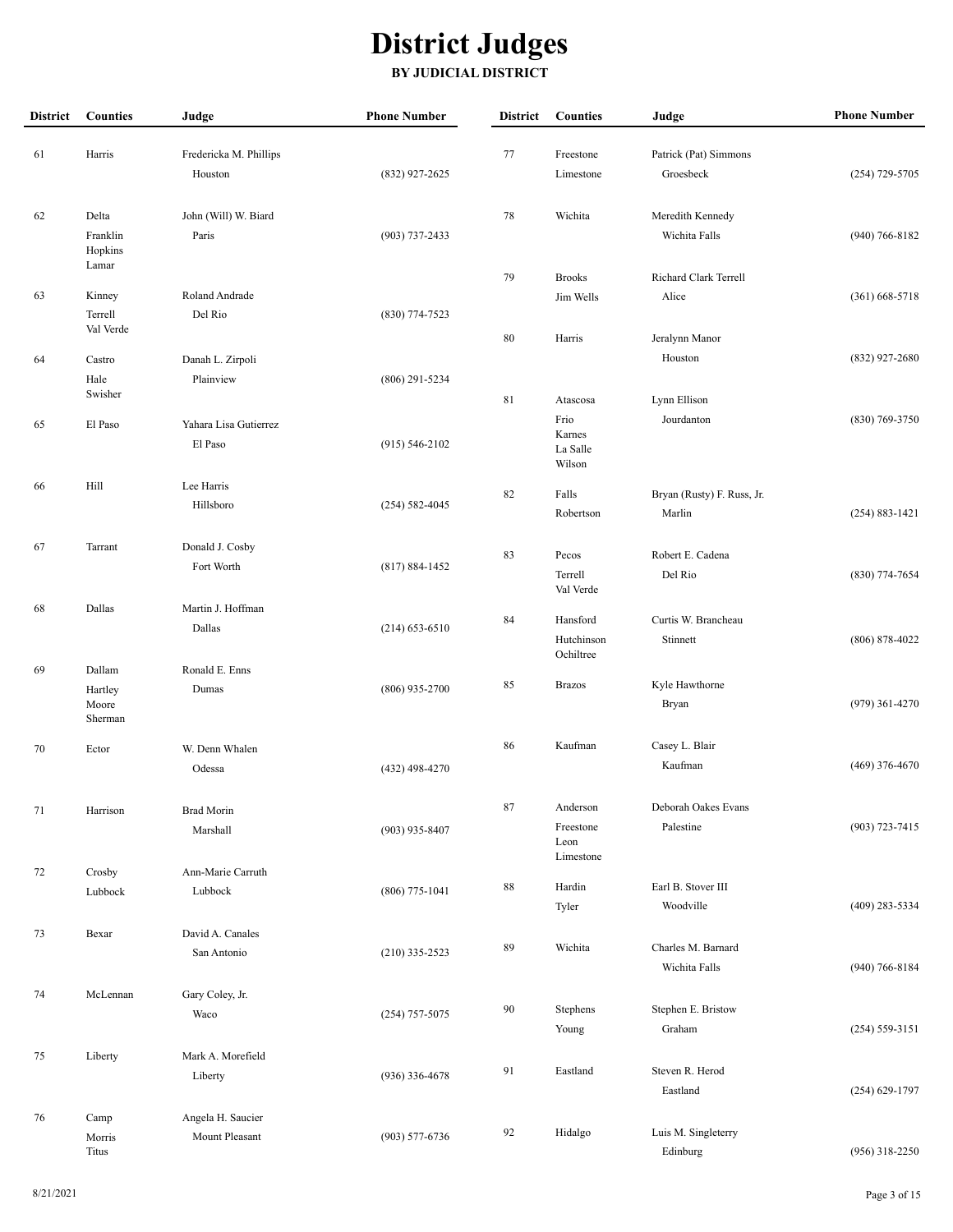| <b>District</b> | Counties                   | Judge                 | <b>Phone Number</b> | <b>District</b> | <b>Counties</b>  | Judge                          | <b>Phone Number</b> |
|-----------------|----------------------------|-----------------------|---------------------|-----------------|------------------|--------------------------------|---------------------|
| 93              | Hidalgo                    | Fernando G. Mancias   |                     | 109             | Andrews          | John L. Pool                   |                     |
|                 |                            |                       |                     |                 |                  |                                |                     |
|                 |                            | Edinburg              | $(956)$ 318-2255    |                 | Crane<br>Winkler | Andrews                        | (432) 524-1419      |
| 94              | Nueces                     | Bobby M. Galvan       |                     | 110             | Briscoe          | William (Bill) P. Smith        |                     |
|                 |                            | Corpus Christi        | $(361) 888 - 0320$  |                 | Dickens          | Floydada                       | $(806)$ 983-3384    |
| 95              | Dallas                     | Monica McCoy Purdy    |                     |                 | Floyd<br>Motley  |                                |                     |
|                 |                            | Dallas                | $(214)$ 653-6361    |                 |                  |                                |                     |
|                 |                            |                       |                     | 111             | Webb             | Monica Zapata Notzon<br>Laredo | $(956) 523 - 4230$  |
| 96              | Tarrant                    | Pat Gallagher         |                     |                 |                  |                                |                     |
|                 |                            | Fort Worth            | $(817) 884 - 1450$  | 112             | Crockett         | Pedro (Pete) Gomez, Jr.        |                     |
|                 |                            |                       |                     |                 | Pecos            | Ozona                          | $(325)$ 392-5225    |
| 97              | Archer                     |                       |                     |                 | Reagan           |                                |                     |
|                 |                            | Jack Arnold McGaughey |                     |                 | Sutton           |                                |                     |
|                 | Clay<br>Montague           | Montague              | $(940)$ 894-2066    |                 | Upton            |                                |                     |
| 98              | Travis                     | Rhonda Hurley         |                     | 113             | Harris           | Rabeea Sultan Collier          |                     |
|                 |                            | Austin                | $(512) 854-9307$    |                 |                  | Houston                        | (832) 927-2575      |
|                 |                            |                       |                     |                 | Smith            |                                |                     |
| 99              | Lubbock                    | Phillip Hays          |                     | 114             |                  | Austin R. Jackson              |                     |
|                 |                            | Lubbock               | $(806)$ 775-1038    |                 |                  | Tyler                          | $(903) 590 - 1623$  |
|                 |                            |                       |                     | 115             | Marion           | Jerald (Dean) Fowler II        |                     |
| 100             | Carson                     | Stuart M. Messer      |                     |                 | Upshur           | Gilmer                         | $(903) 843 - 2836$  |
|                 | Childress<br>Collingsworth | Clarendon             | $(806) 874 - 0122$  |                 |                  |                                |                     |
|                 | Donley                     |                       |                     | 116             | Dallas           | Tonya Parker                   |                     |
|                 | Hall                       |                       |                     |                 |                  | Dallas                         | $(214)$ 653-6015    |
| 101             | Dallas                     | Staci J. Williams     |                     |                 |                  |                                |                     |
|                 |                            | Dallas                | $(214)$ 653-6937    | 117             | Nueces           | Sandra L. Watts                |                     |
|                 |                            |                       |                     |                 |                  | Corpus Christi                 | $(361) 888 - 0436$  |
| 102             | Bowie                      | Jeff M. Addison       |                     |                 |                  |                                |                     |
|                 | Red River                  | Texarkana             | $(903) 628 - 6835$  | 118             | Glasscock        | Timothy D. Yeats               |                     |
|                 |                            |                       |                     |                 | Howard           | <b>Big Spring</b>              | (432) 264-2225      |
| 103             | Cameron                    | Janet L. Leal         |                     |                 | Martin           |                                |                     |
|                 |                            | Brownsville           | $(956) 544 - 0844$  | 119             | Concho           | Garland (Ben) Woodward         |                     |
|                 |                            |                       |                     |                 | Runnels          | San Angelo                     | $(325) 659 - 6570$  |
| 104             | Taylor                     | Jeff Propst           |                     |                 | Tom Green        |                                |                     |
|                 |                            | Abilene               | $(325) 674 - 1313$  | 120             | El Paso          | Maria A. Salas-Mendoza         |                     |
|                 |                            |                       |                     |                 |                  | El Paso                        | $(915) 546 - 2103$  |
| 105             | Kenedy                     | Jack William Pulcher  |                     |                 |                  |                                |                     |
|                 | Kleberg                    | Kingsville            | $(361) 595 - 8533$  | 121             | Terry            | John (Trey) A. Didway          |                     |
|                 | Nueces                     |                       |                     |                 | Yoakum           | Brownfield                     | $(806) 637 - 7742$  |
| 106             | Dawson                     | Reed A. Filley        |                     |                 |                  |                                |                     |
|                 | Gaines                     | Lamesa                | $(806)$ 872-3740    |                 |                  |                                |                     |
|                 | Garza                      |                       |                     | 122             | Galveston        | John A. Ellisor                |                     |
|                 | Lynn                       |                       |                     |                 |                  | Galveston                      | $(409) 766 - 2275$  |
| 107             | Cameron                    | Benjamin Euresti, Jr. |                     | 123             | Panola           | LeAnn Kay Rafferty             |                     |
|                 |                            | Brownsville           | $(956) 544 - 0845$  |                 | Shelby           | Carthage                       | $(903) 693 - 0315$  |
|                 |                            |                       |                     |                 |                  |                                |                     |
| 108             | Potter                     | Douglas Woodburn      |                     |                 |                  |                                |                     |
|                 |                            | Amarillo              | $(806)$ 379-2355    |                 |                  |                                |                     |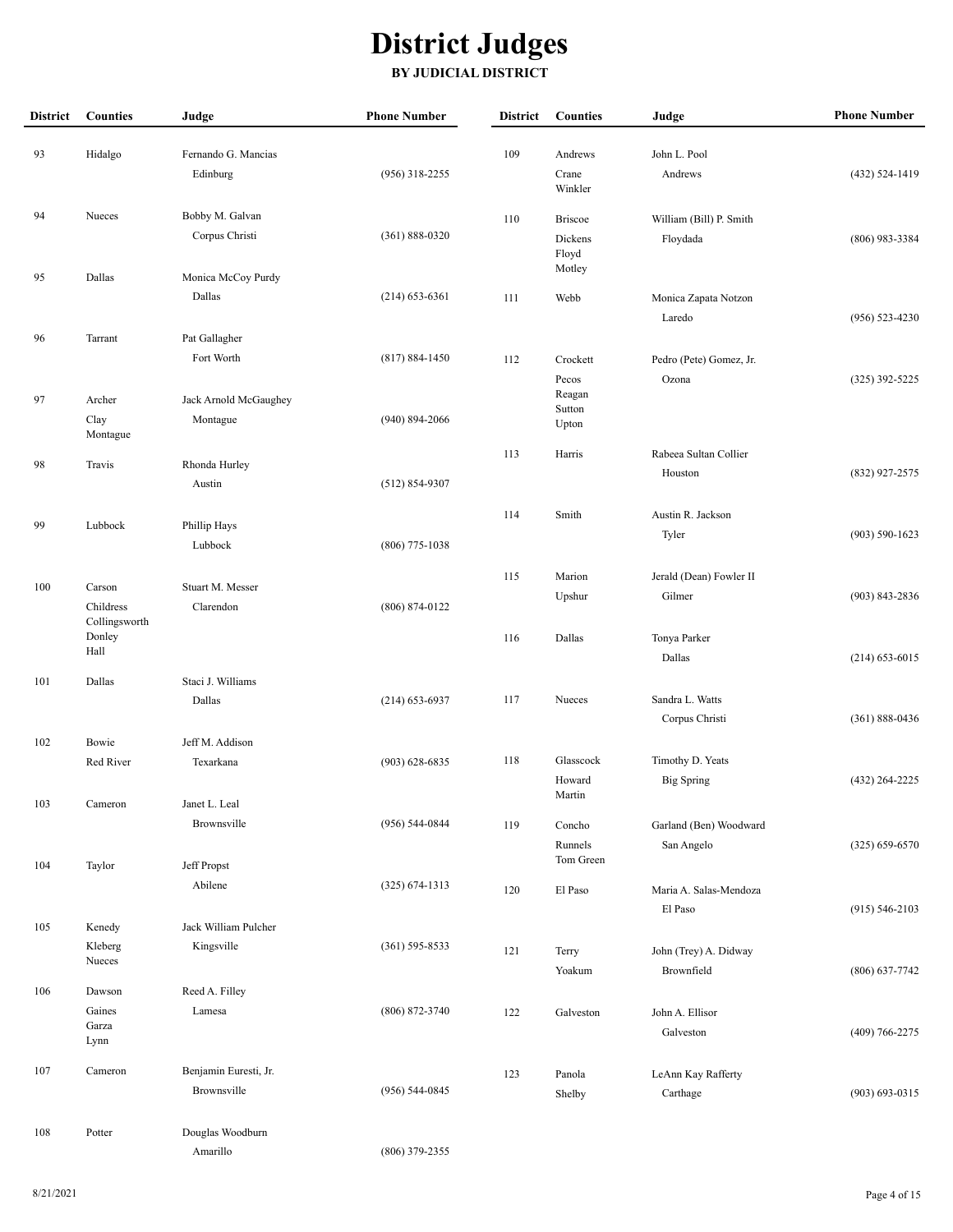| <b>District</b> | <b>Counties</b>                        | Judge                                   | <b>Phone Number</b> | <b>District</b> | <b>Counties</b>          | Judge                               | <b>Phone Number</b> |
|-----------------|----------------------------------------|-----------------------------------------|---------------------|-----------------|--------------------------|-------------------------------------|---------------------|
| 124             | Gregg                                  | Frederick Alfonso Charles<br>Longview   | $(903)$ 236-1765    | 140             | Lubbock                  | Douglas H. Freitag<br>Lubbock       | $(806)$ 775-1032    |
| 125             | Harris                                 | Kyle Carter<br>Houston                  | (832) 927-2550      | 141             | Tarrant                  | John Parrish Chupp<br>Fort Worth    | $(817) 884 - 1992$  |
| 126             | Travis                                 | Aurora Martinez Jones<br>Austin         | $(512) 854 - 5965$  | 142             | Midland                  | David Glenn Rogers<br>Midland       | $(432) 688 - 4375$  |
| 127             | Harris                                 | Ravi K. Sandill<br>Houston              | (832) 927-2525      | 143             | Loving<br>Reeves<br>Ward | John (Mike) M. Swanson<br>Monahans  | (432) 943-2749      |
| 128             | Orange                                 | Courtney B. Arkeen<br>Orange            | $(409) 882 - 7085$  | 144             | Bexar                    | Michael Edward Mery<br>San Antonio  | $(210)$ 335-2511    |
| 129             | Harris                                 | Michael Paul Gomez<br>Houston           | (832) 927-2500      | 145             | Nacogdoches              | Jefferson B. Davis<br>Nacogdoches   | $(936) 560 - 7799$  |
| 130             | Matagorda                              | Denise Fortenberry<br>Bay City          | $(979)$ 244-7635    | 146             | Bell                     | Jack Weldon Jones<br>Belton         | $(254)$ 933-6737    |
| 131             | Bexar                                  | Norma Gonzales<br>San Antonio           | $(210)$ 335-2521    | 147             | Travis                   | Clifford A. Brown<br>Austin         | $(512) 854-9311$    |
| 132             | Borden<br>Scurry                       | Ernie B. Armstrong<br>Snyder            | $(325) 573 - 5371$  | 148             | Nueces                   | Carlos Valdez<br>Corpus Christi     | $(361) 888 - 0333$  |
| 133             | Harris                                 | Jaclanel Moore McFarland<br>Houston     | (832) 927-2480      | 149             | <b>Brazoria</b>          | Terri Tipton Holder<br>Angleton     | $(979) 864 - 1261$  |
| 134             | Dallas                                 | Dale Bryan Tillery<br>Dallas            | $(214)$ 653-7546    | 150             | Bexar                    | Monique Giselle Diaz<br>San Antonio | $(210)$ 335-2533    |
| 135             | Calhoun<br>DeWitt<br>Goliad<br>Jackson | Kemper Stephen Williams<br>Victoria     | $(361) 575 - 2412$  | 151             | Harris                   | Mike Engelhart<br>Houston           | (832) 927-2455      |
|                 | Refugio<br>Victoria                    |                                         |                     | 152             | Harris                   | Robert K. Schaffer<br>Houston       | (832) 927-2425      |
| 136             | Jefferson                              | Baylor G. Wortham<br>Beaumont           | $(409) 835 - 8481$  | 153             | Tarrant                  | Susan Heygood McCoy<br>Fort Worth   | $(817) 884 - 2691$  |
| 137             | Lubbock                                | John (Trey) J. McClendon<br>Lubbock     | (806) 775-1035      | 154             | Lamb                     | Felix Klein<br>Littlefield          | $(806)$ 385-4222    |
| 138             | Cameron                                | Gabriela Garcia<br>Brownsville          | $(956) 544-0877$    | 155             | Austin<br>Fayette        | Jeff Steinhauser<br>La Grange       | $(979)$ 968-8500    |
| 139             | Hidalgo                                | Jose Roberto (Bobby) Flores<br>Edinburg | $(956)$ 318-2260    |                 |                          |                                     |                     |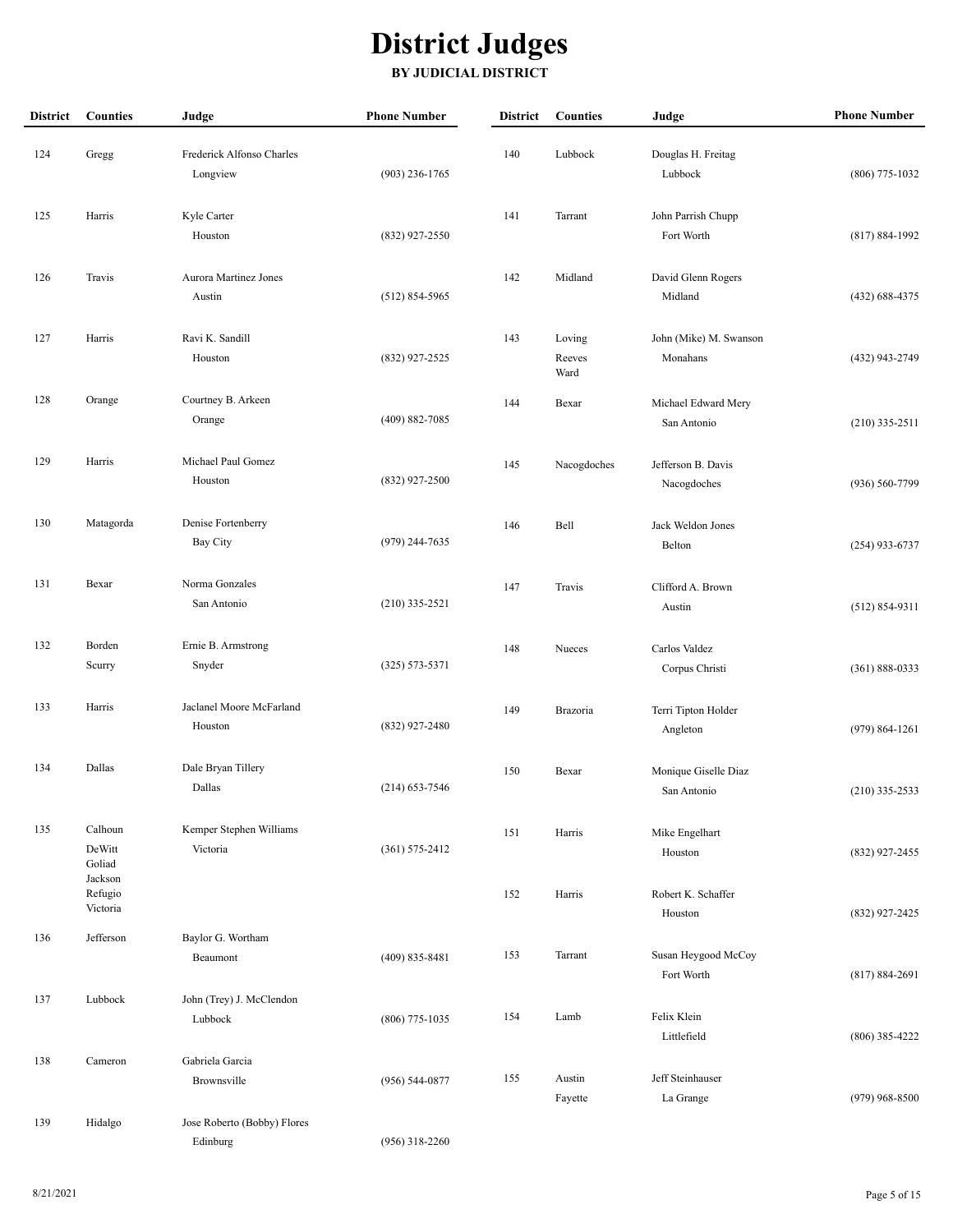| <b>District</b> | <b>Counties</b>                             | Judge                           | <b>Phone Number</b> | <b>District</b> | <b>Counties</b>   | Judge                                 | <b>Phone Number</b> |
|-----------------|---------------------------------------------|---------------------------------|---------------------|-----------------|-------------------|---------------------------------------|---------------------|
| 156             | Aransas                                     | Patrick L. Flanigan             |                     | 172             | Jefferson         | Mitchell Wayne Templeton              |                     |
|                 | Bee<br>Live Oak<br>McMullen<br>San Patricio | Sinton                          | $(361)$ 364-9310    | 173             | Henderson         | Beaumont<br>Dan Moore                 | (409) 835-8485      |
| 157             | Harris                                      | Tanya Garrison                  |                     |                 |                   | Athens                                | $(903) 675 - 6107$  |
|                 |                                             | Houston                         | (832) 927-2400      | 174             | Harris            | Hazel B. Jones<br>Houston             | (832) 927-4200      |
| 158             | Denton                                      | <b>Steve Burgess</b>            |                     |                 |                   |                                       |                     |
|                 |                                             | Denton                          | $(940)$ 349-2320    | 175             | Bexar             | Catherine Torres-Stahl<br>San Antonio | $(210)$ 335-2527    |
| 159             | Angelina                                    | Paul E. White                   |                     |                 |                   |                                       |                     |
|                 |                                             | Lufkin                          | $(936) 639 - 3913$  | 176             | Harris            | Nikita V. Harmon<br>Houston           | $(713) 755 - 6328$  |
| 160             | Dallas                                      | Aiesha Redmond                  |                     |                 |                   |                                       |                     |
|                 |                                             | Dallas                          | $(214)$ 653-7273    | 177             | Harris            | Robert C. Johnson, Jr.<br>Houston     | (832) 927-4250      |
| 161             | Ector                                       | Justin Low                      |                     |                 |                   |                                       |                     |
|                 |                                             | Odessa                          | $(432)$ 498-4260    | 178             | Harris            | Kelli D. Johnson<br>Houston           | (832) 927-4275      |
| 162             | Dallas                                      | Maricela Moore<br>Dallas        | $(214)$ 653-7348    |                 |                   |                                       |                     |
|                 |                                             |                                 |                     | 179             | Harris            | Ana Martinez<br>Houston               | (832) 927-4100      |
| 163             | Orange                                      | Rex Peveto<br>Orange            | $(409) 882 - 7090$  |                 |                   |                                       |                     |
|                 |                                             |                                 |                     | 180             | Harris            | DaSean Jones<br>Houston               | (832) 927-4125      |
| 164             | Harris                                      | Cheryl Elliott Thornton         |                     |                 |                   |                                       |                     |
|                 |                                             | Houston                         | (832) 927-2380      | 181             | Potter<br>Randall | Titiana D. Frausto<br>Amarillo        | (806) 379-2360      |
| 165             | Harris                                      | Ursula A. Hall                  |                     |                 |                   |                                       |                     |
|                 |                                             | Houston                         | (832) 927-2365      | 182             | Harris            | Danilo (Danny) Lacayo<br>Houston      | $(713) 755 - 6350$  |
| 166             | Bexar                                       | Laura Salinas                   | $(210)$ 335-2501    |                 |                   |                                       |                     |
|                 |                                             | San Antonio                     |                     | 183             | Harris            | Chuck Silverman<br>Houston            | $(713) 755 - 6354$  |
| 167             | Travis                                      | Dayna Blazey<br>Austin          | $(512) 854-9310$    |                 |                   |                                       |                     |
|                 |                                             |                                 |                     | 184             | Harris            | Abigail Anastasio<br>Houston          | $(713) 755 - 6358$  |
| 168             | El Paso                                     | Marcos A. Lizarraga<br>El Paso  | $(915) 546 - 2141$  |                 |                   |                                       |                     |
|                 |                                             |                                 |                     | 185             | Harris            | Jason Luong<br>Houston                | (832) 927-3925      |
| 169             | Bell                                        | Cari Starritt-Burnett<br>Belton | $(254)$ 933-5265    |                 |                   |                                       |                     |
|                 |                                             |                                 |                     | 186             | Bexar             | Jefferson Moore<br>San Antonio        | $(210)$ 335-2505    |
| 170             | McLennan                                    | Jim Meyer<br>Waco               | $(254)$ 757-5045    |                 |                   |                                       |                     |
|                 |                                             |                                 |                     | 187             | $\rm{Bexar}$      | Stephanie R. Boyd<br>San Antonio      | $(210)$ 335-2517    |
| 171             | El Paso                                     | <b>Bonnie Rangel</b><br>El Paso | $(915) 546 - 2100$  |                 |                   |                                       |                     |
|                 |                                             |                                 |                     |                 |                   |                                       |                     |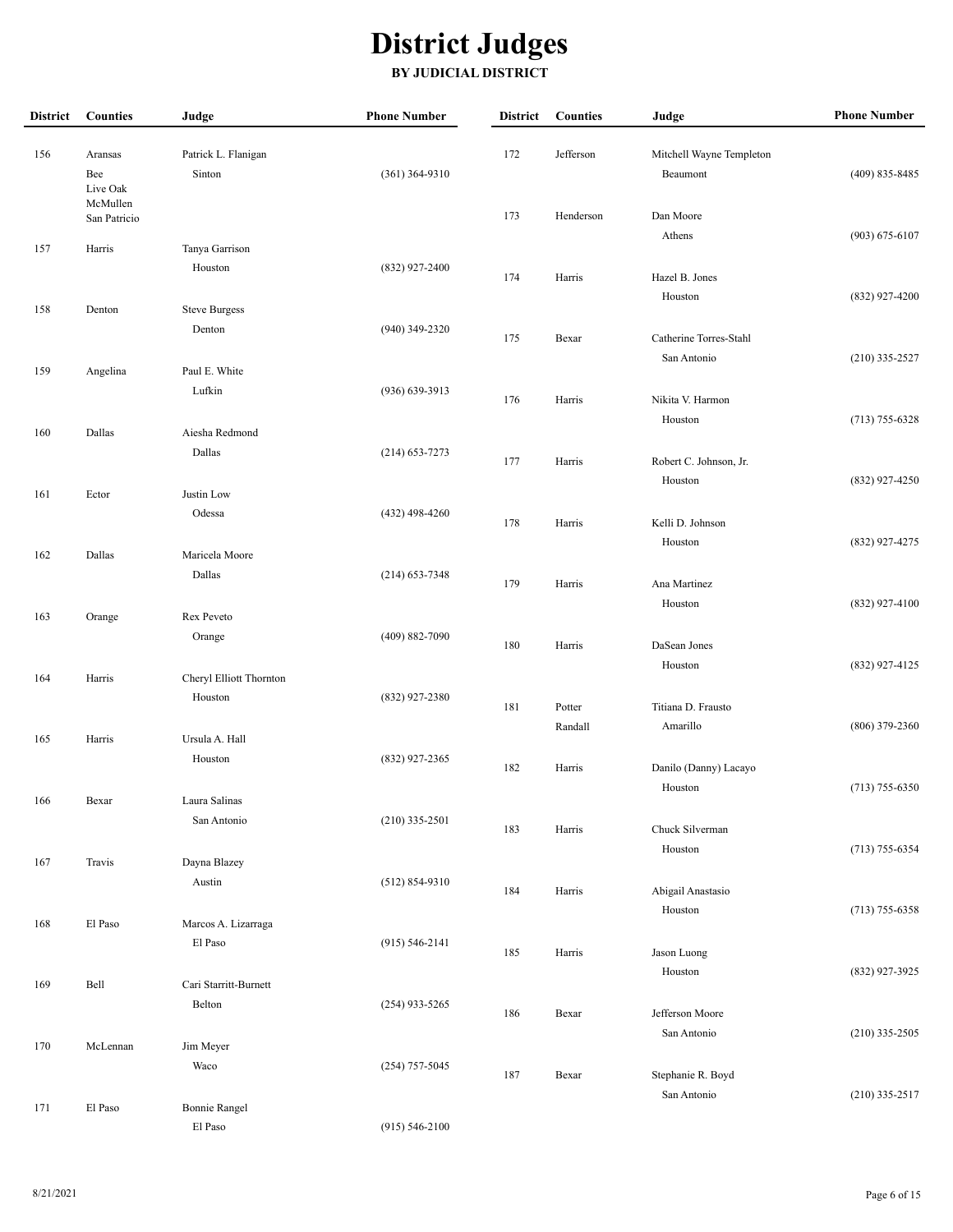### **BY JUDICIAL DISTRICT**

| <b>District</b> | <b>Counties</b> | Judge                          | <b>Phone Number</b> | <b>District</b> | <b>Counties</b>     | Judge                                | <b>Phone Number</b> |
|-----------------|-----------------|--------------------------------|---------------------|-----------------|---------------------|--------------------------------------|---------------------|
|                 |                 |                                |                     |                 |                     | Dallas                               | $(214)$ 653-5832    |
| 188             | Gregg           | John Scott Novy                |                     |                 |                     |                                      |                     |
|                 |                 | Longview                       | $(903)$ 237-2588    | 205             | Culberson           | Francisco X. Dominguez               |                     |
| 189             | Harris          | Scot (Dolli) Gibbons Dollinger |                     |                 | El Paso<br>Hudspeth | El Paso                              | $(915) 546 - 2107$  |
|                 |                 | Houston                        | (832) 927-2325      |                 |                     |                                      |                     |
|                 |                 |                                |                     | 206             | Hidalgo             | Rose Guerra Reyna                    |                     |
| 190             | Harris          | Beau Alan Miller               |                     |                 |                     | Edinburg                             | $(956)$ 318-2265    |
|                 |                 | Houston                        | $(832)$ 927-2300    |                 |                     |                                      |                     |
|                 |                 |                                |                     | 207             | Caldwell<br>Comal   | Jack Hollis Robison<br>New Braunfels | $(830)$ 221-1270    |
| 191             | Dallas          | Gena N. Slaughter              |                     |                 | Hays                |                                      |                     |
|                 |                 | Dallas                         | $(214)$ 653-6609    | 208             | Harris              | James (Greg) Glass                   |                     |
|                 |                 |                                |                     |                 |                     | Houston                              | (832) 927-3950      |
| 192             | Dallas          | Kristina M. Williams           |                     |                 |                     |                                      |                     |
|                 |                 | Dallas                         | $(214)$ 653-7709    | 209             | Harris              | <b>Brian Warren</b>                  |                     |
| 193             | Dallas          | Bridgett Nichol Whitmore       |                     |                 |                     | Houston                              | (832) 927-3975      |
|                 |                 | Dallas                         | $(214)$ 653-6998    |                 |                     |                                      |                     |
|                 |                 |                                |                     | 210             | El Paso             | Alyssa G. Perez                      |                     |
| 194             | Dallas          | Ernest B. White III            |                     |                 |                     | El Paso                              | $(915) 546 - 2130$  |
|                 |                 | Dallas                         | $(214)$ 653-5800    |                 |                     |                                      |                     |
|                 |                 |                                |                     | 211             | Denton              | <b>Brody Shanklin</b>                |                     |
| 195             | Dallas          | Hector Garza                   |                     |                 |                     | Denton                               | $(940)$ 349-2330    |
|                 |                 | Dallas                         | $(214)$ 653-5812    | 212             | Galveston           | Patricia V. Grady                    |                     |
|                 |                 |                                |                     |                 |                     | Galveston                            | $(409)$ 766-2266    |
| 196             | Hunt            | J. Andrew Bench<br>Greenville  |                     |                 |                     |                                      |                     |
|                 |                 |                                | $(903)$ 408-4190    | 213             | Tarrant             | Christopher (Chris) R. Wolfe         |                     |
| 197             | Cameron         | Adolfo E. Cordova, Jr.         |                     |                 |                     | Fort Worth                           | $(817) 884 - 1529$  |
|                 | Willacy         | Brownsville                    | $(956) 574 - 8150$  |                 |                     |                                      |                     |
|                 |                 |                                |                     | 214             | Nueces              | Inna S. Rogoff-Klein                 |                     |
| 198             | Bandera         | Melvin (Rex) Emerson           |                     |                 |                     | Corpus Christi                       | $(361) 888 - 0463$  |
|                 | Kerr            | Kerrville                      | $(830)$ 792-2290    |                 |                     |                                      |                     |
|                 |                 |                                |                     | 215             | Harris              | Elaine H. Palmer<br>Houston          | (832) 927-2215      |
| 199             | Collin          | Angela Michelle Tucker         |                     |                 |                     |                                      |                     |
|                 |                 | McKinney                       | (972) 548-4415      | 216             | Gillespie           | Albert D. Pattillo III               |                     |
|                 |                 |                                |                     |                 | Kerr                | Kerrville                            | $(830)$ 792-2290    |
| 200             | Travis          | Jessica L. Mangrum<br>Austin   | $(512) 854-9306$    |                 |                     |                                      |                     |
|                 |                 |                                |                     | 217             | Angelina            | Robert Kenneth Inselmann, Jr.        |                     |
| 201             | Travis          | Amy Clark Meachum              |                     |                 |                     | Lufkin                               | $(936) 637 - 0217$  |
|                 |                 | Austin                         | $(512) 854-9305$    |                 |                     |                                      |                     |
|                 |                 |                                |                     | 218             | Atascosa            | Russell Wilson                       |                     |
| 202             | Bowie           | John Tidwell                   |                     |                 | Frio<br>Karnes      | Jourdanton                           | $(830)$ 769-3750    |
|                 |                 | New Boston                     | $(903) 628 - 6771$  |                 | La Salle            |                                      |                     |
|                 |                 |                                |                     |                 | Wilson              |                                      |                     |
| 203             | Dallas          | Raquel (Rocky) Charise Jones   |                     | 219             | Collin              | Jennifer Duncan Edgeworth            |                     |
|                 |                 | Dallas                         | $(214)$ 653-5820    |                 |                     | McKinney                             | $(972) 548 - 4662$  |
|                 |                 |                                |                     |                 |                     |                                      |                     |

204 Dallas Tammy Kemp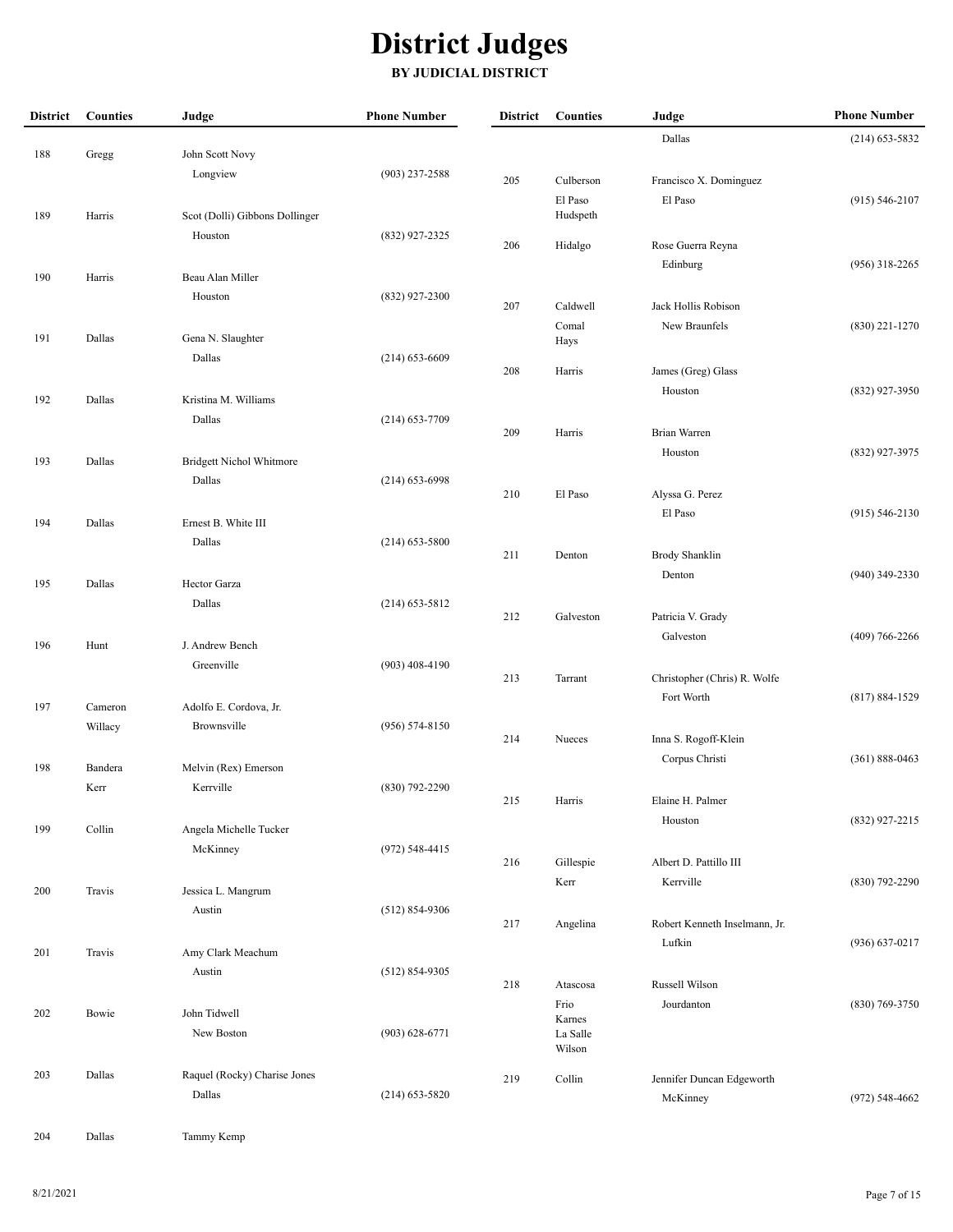| <b>District</b> | Counties   | Judge                   | <b>Phone Number</b> | <b>District</b> | <b>Counties</b> | Judge                          | <b>Phone Number</b> |
|-----------------|------------|-------------------------|---------------------|-----------------|-----------------|--------------------------------|---------------------|
|                 |            |                         |                     |                 |                 | Fort Worth                     | $(817) 884 - 1709$  |
| 220             | Bosque     | Shaun Carpenter         |                     |                 |                 |                                |                     |
|                 | Comanche   | Meridian                | $(254)$ 435-6626    | 237             | Lubbock         | Leslie (Les) F. Hatch          |                     |
|                 | Hamilton   |                         |                     |                 |                 | Lubbock                        | (806) 775-1027      |
| 221             | Montgomery | Lisa Ann Michalk        |                     |                 |                 |                                |                     |
|                 |            | Conroe                  | $(936) 539 - 7808$  | 238             | Midland         | Elizabeth Byer Leonard         |                     |
|                 |            |                         |                     |                 |                 | Midland                        | $(432) 688 - 4380$  |
| 222             | Deaf Smith | Roland Saul             |                     |                 |                 |                                |                     |
|                 | Oldham     | Hereford                | $(806)$ 364-7222    | 239             | Brazoria        | Patrick Edward Sebesta         |                     |
|                 |            |                         |                     |                 |                 | Angleton                       | $(979) 864 - 1256$  |
| 223             | Gray       | Philip N. Vanderpool    |                     |                 |                 |                                |                     |
|                 |            | Pampa                   | $(806)$ 669-8014    | 240             | Fort Bend       | Frank J. Fraley                |                     |
|                 |            |                         |                     |                 |                 | Richmond                       | $(281)$ 341-8600    |
| 224             | Bexar      | Cathy Stryker           |                     |                 |                 |                                |                     |
|                 |            | San Antonio             | $(210)$ 335-2132    |                 |                 |                                |                     |
|                 |            |                         |                     | 241             | Smith           | Jack M. Skeen, Jr.             |                     |
|                 |            |                         |                     |                 |                 | Tyler                          | $(903) 590 - 1634$  |
| 225             | Bexar      | Peter Sakai             |                     |                 |                 |                                |                     |
|                 |            | San Antonio             | $(210)$ 335-2233    | 242             | Castro          | Lowell Kregg Hukill            |                     |
|                 |            |                         |                     |                 | Hale<br>Swisher | Plainview                      | $(806)$ 291-5254    |
| 226             | Bexar      | Velia J. Meza           |                     |                 |                 |                                |                     |
|                 |            | San Antonio             | $(210)$ 335-2446    | 243             | El Paso         | Selena Norah Solis             |                     |
|                 |            |                         |                     |                 |                 | El Paso                        | $(915) 546 - 2168$  |
| 227             | Bexar      | Kevin Michael O'Connell |                     |                 |                 |                                |                     |
|                 |            | San Antonio             | $(210)$ 335-2304    | 244             | Ector           | James M. Rush                  |                     |
|                 |            |                         |                     |                 |                 | Odessa                         | $(432)$ 498-4240    |
| 228             | Harris     | Frank Aguilar           |                     |                 |                 |                                |                     |
|                 |            | Houston                 | (832) 927-3800      | 245             | Harris          | Tristan H. Longino             |                     |
|                 |            |                         |                     |                 |                 | Houston                        | $(713)$ 274-1245    |
| 229             | Duval      | Baldemar Garza          |                     |                 |                 |                                |                     |
|                 | Jim Hogg   | Rio Grande City         | $(956)$ 487-2636    | 246             | Harris          | Angela LaChe Graves-Harrington |                     |
|                 | Starr      |                         |                     |                 |                 | Houston                        | $(713)$ 274-4500    |
| 230             | Harris     | Christopher Dean Morton |                     |                 |                 |                                |                     |
|                 |            | Houston                 | (832) 927-3825      |                 |                 |                                |                     |
|                 |            |                         |                     | 247             | Harris          | Janice Lynn Berg               | $(713)$ 274-1247    |
| 231             | Tarrant    | Jesus E. Nevarez, Jr.   |                     |                 |                 | Houston                        |                     |
|                 |            | Fort Worth              | $(817) 884 - 1763$  |                 |                 |                                |                     |
|                 |            |                         |                     | 248             | Harris          | Hilary D. Unger                |                     |
|                 |            |                         |                     |                 |                 | Houston                        | (832) 927-3875      |
| 232             | Harris     | Josh Hill               |                     |                 |                 |                                |                     |
|                 |            | Houston                 | $(713) 755 - 6778$  | 249             | Johnson         | Dennis Wayne Bridewell         |                     |
|                 |            |                         |                     |                 | Somervell       | Cleburne                       | $(817) 556 - 6825$  |
| 233             | Tarrant    | Kenneth E. Newell       |                     |                 |                 |                                |                     |
|                 |            | Fort Worth              | $(817) 884 - 1794$  | 250             | Travis          | Karin Crump                    |                     |
|                 |            |                         |                     |                 |                 | Austin                         | $(512) 854-9312$    |
| 234             | Harris     | Lauren R. Reeder        |                     |                 |                 |                                |                     |
|                 |            | Houston                 | (832) 927-2234      | 251             | Potter          | Ana E. Estevez                 |                     |
|                 |            |                         |                     |                 | Randall         | Amarillo                       | (806) 379-2365      |
| 235             | Cooke      | Janelle M. Haverkamp    |                     |                 |                 |                                |                     |
|                 |            | Gainesville             | $(940)$ 668-5401    | 252             | Jefferson       | Jayne Raquel West              |                     |
|                 |            |                         |                     |                 |                 | Beaumont                       | (409) 835-8597      |
| 236             | Tarrant    | Thomas Wilson Lowe III  |                     |                 |                 |                                |                     |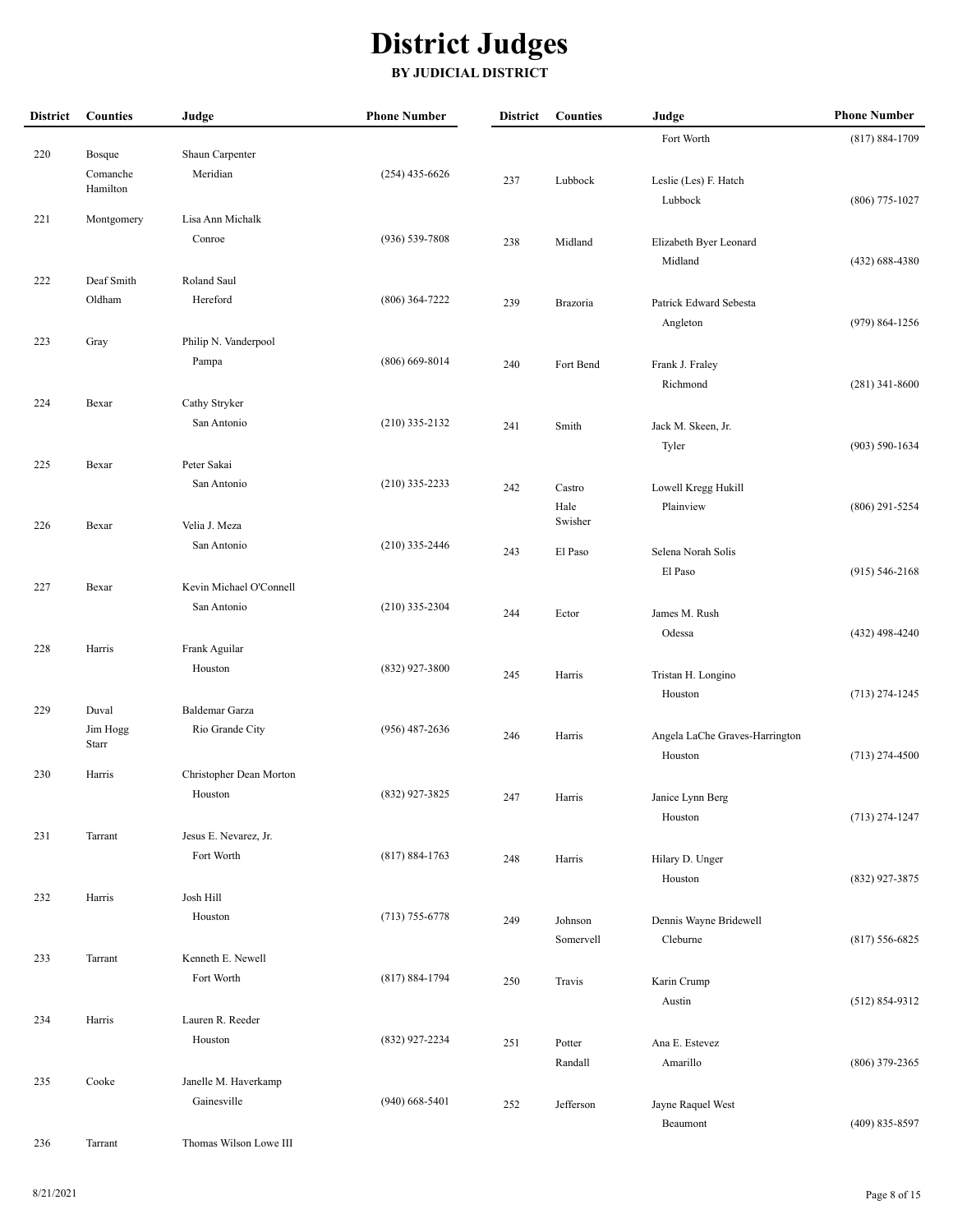| <b>District</b> | <b>Counties</b>                                   | Judge                                          | <b>Phone Number</b> | <b>District</b> | Counties                          | Judge                                      | <b>Phone Number</b> |
|-----------------|---------------------------------------------------|------------------------------------------------|---------------------|-----------------|-----------------------------------|--------------------------------------------|---------------------|
| 253             | Chambers<br>Liberty                               | Chap B. Cain III<br>Liberty                    | $(936)$ 336-4668    | 269             | Harris                            | Cory Don Sepolio<br>Houston                | (832) 927-2269      |
| 254             | Dallas                                            | Kim Young Brown<br>Dallas                      | $(214)$ 653-6741    | 270             | Harris                            | Dedra Davis<br>Houston                     | (832) 927-2270      |
| 255             | Dallas                                            | Kim Cooks<br>Dallas                            | $(214)$ 653-6154    | 271             | Jack<br>Wise                      | <b>Brock Russell Smith</b><br>Decatur      | $(940)$ 627-3200    |
| 256             | Dallas                                            | David Lopez<br>Dallas                          | $(214)$ 653-6449    | 272             | <b>Brazos</b>                     | John Brick<br><b>Bryan</b>                 | $(979)$ 361-4220    |
| 257             | Harris                                            | Sandra J. Peake<br>Houston                     | $(713)$ 274-4560    | 273             | Sabine<br>San Augustine<br>Shelby | James (Jim) A. Payne, Jr.<br>San Augustine | $(936)$ 275-9634    |
| 258             | Polk<br>San Jacinto<br>Trinity                    | Travis E. Kitchens, Jr.<br>Livingston          | (936) 327-6847      | 274             | Comal<br>Guadalupe<br>Hays        | Gary L. Steel<br>Seguin                    | $(830)$ 303-8852    |
| 259             | Jones<br>Shackelford                              | Brooks H. Hagler<br>Anson                      | $(325) 823 - 2721$  | 275             | Hidalgo                           | Marla Cuellar<br>Edinburg                  | $(956)$ 318-2270    |
| 260             | Orange                                            | Steve L. Parkhurst<br>Orange                   | $(409) 882 - 7095$  | 276             | Camp<br>Marion<br>Morris          | Robert M. Rolston<br>Mount Pleasant        | $(903) 645 - 2321$  |
| 261             | Travis                                            | Lora J. Livingston<br>Austin                   | $(512) 854-9309$    | 277             | Titus<br>Williamson               | Stacey L. Mathews<br>Georgetown            | $(512)$ 943-1277    |
| 262             | Harris                                            | Lori Chambers Gray<br>Houston                  | (832) 927-3700      | 278             | Leon<br>Madison<br>Walker         | Hal R. Ridley<br>Huntsville                | $(936)$ 436-4916    |
| 263             | Harris                                            | Amy Martin<br>Houston                          | (832) 927-3725      | 279             | Jefferson                         | Jeffery (Randy) Shelton<br>Beaumont        | $(409) 835 - 8655$  |
| 264<br>265      | Bell<br>Dallas                                    | Paul L. LePak<br>Belton<br>Jennifer L. Bennett | $(254)$ 933-5245    | 280             | Harris                            | Barbara J. Stalder<br>Houston              | $(713)$ 274-4680    |
|                 |                                                   | Dallas                                         | $(214)$ 653-5840    | 281             | Harris                            | Christine H. Weems<br>Houston              | $(832)$ 927-2130    |
| 266             | Erath                                             | Jason Cameron Cashon<br>Stephenville           | $(254)$ 965-1485    | 282             | Dallas                            | Amber Givens-Davis<br>Dallas               | $(214)$ 653-5850    |
| 267             | Calhoun<br>DeWitt<br>Goliad<br>Jackson<br>Refugio | Robert (Bobby) E. Bell<br>Victoria             | $(361) 578 - 1998$  | 283             | Dallas                            | Lela Lawrence Mays<br>Dallas               | $(214)$ 653-5860    |
| 268             | Victoria<br>Fort Bend                             | R. O'Neil Williams<br>Richmond                 | (281) 341-8610      | 284             | Montgomery                        | Kristin L. Bays<br>Conroe                  | $(936) 539 - 7861$  |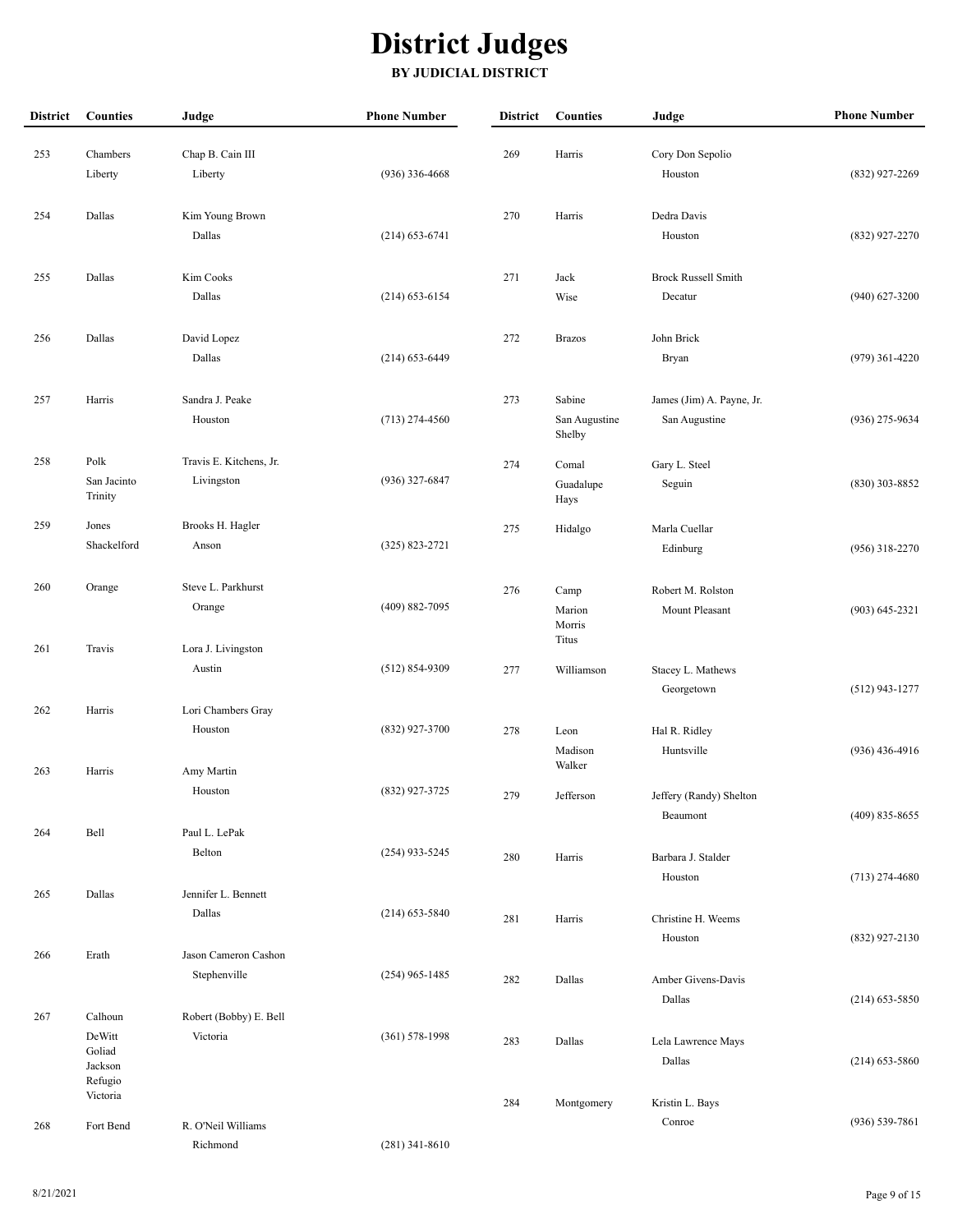| <b>District</b> | <b>Counties</b>    | Judge                      | <b>Phone Number</b> | <b>District</b> | <b>Counties</b> | Judge                       | <b>Phone Number</b> |
|-----------------|--------------------|----------------------------|---------------------|-----------------|-----------------|-----------------------------|---------------------|
|                 |                    |                            |                     |                 |                 | Dallas                      | $(214) 653 - 7407$  |
| 285             | Bexar              | Aaron Samuel Haas          |                     |                 |                 |                             |                     |
|                 |                    | San Antonio                | $(210)$ 335-2086    | 302             | Dallas          | Sandra Lee Jackson          |                     |
|                 |                    |                            |                     |                 |                 | Dallas                      | $(214)$ 653-6189    |
| 286             | Cochran            | Jay Michael (Pat) Phelan   |                     |                 |                 |                             |                     |
|                 | Hockley            | Levelland                  | $(806) 894 - 8240$  | 303             | Dallas          | Rhonda Hunter               |                     |
|                 |                    |                            |                     |                 |                 | Dallas                      | $(214)$ 653-6186    |
| 287             | Bailey             | Gordon Houston Green       |                     |                 |                 |                             |                     |
|                 | Parmer             | Muleshoe                   | $(806)$ 272-5460    | 304             | Dallas          | Andrea G. Martin            |                     |
|                 |                    |                            |                     |                 |                 | Dallas                      | $(214)$ 698-4936    |
| 288             | Bexar              | Cynthia Marie Chapa        |                     |                 |                 |                             |                     |
|                 |                    | San Antonio                | $(210)$ 335-2663    | 305             | Dallas          | Cheryl Lee Shannon          |                     |
|                 |                    |                            |                     |                 |                 | Dallas                      | $(214)$ 698-4924    |
| 289             | Bexar              | Carlos Quezada, Jr.        |                     |                 |                 |                             |                     |
|                 |                    | San Antonio                | $(210)$ 335-1185    | 306             | Galveston       | Anne B. Darring             |                     |
|                 |                    |                            |                     |                 |                 | Galveston                   | $(409) 766 - 2255$  |
| 290             | Bexar              | Jennifer Pena              |                     |                 |                 |                             |                     |
|                 |                    | San Antonio                | $(210)$ 335-2696    | 307             | Gregg           | Tim Womack                  |                     |
|                 |                    |                            |                     |                 |                 | Longview                    | (903) 237-2534      |
| 291             | Dallas             | Stephanie N. Mitchell      |                     |                 |                 |                             |                     |
|                 |                    | Dallas                     | $(214)$ 653-5872    | 308             | Harris          | Gloria E. Lopez             |                     |
|                 |                    |                            |                     |                 |                 | Houston                     | $(713)$ 274-4600    |
| 292             | Dallas             | Brandon Birmingham         |                     |                 |                 |                             |                     |
|                 |                    | Dallas                     | $(214)$ 653-5880    | 309             | Harris          | Linda Marie Dunson          |                     |
|                 |                    |                            |                     |                 |                 | Houston                     | $(713)$ 274-4520    |
| 293             | Dimmit             | Maribel Flores             |                     |                 |                 |                             |                     |
|                 | Maverick<br>Zavala | Eagle Pass                 | $(830)$ 758-1730    | 310             | Harris          | Sonya Heath                 |                     |
|                 |                    |                            |                     |                 |                 | Houston                     | $(713)$ 274-1310    |
| 294             | Van Zandt          | Chris Martin               |                     |                 |                 |                             |                     |
|                 |                    | Canton                     | $(903) 567 - 4422$  | 311             | Harris          | Germaine Tanner             |                     |
|                 |                    |                            |                     |                 |                 | Houston                     | $(713)$ 274-4580    |
| 295             | Harris             | Donna Roth                 |                     |                 |                 |                             |                     |
|                 |                    | Houston                    | (832) 927-1375      | 312             | Harris          | Clinton (Chip) Wells, Jr.   |                     |
|                 |                    |                            |                     |                 |                 | Houston                     | $(713)$ 274-4540    |
| 296             | Collin             | John R. Roach, Jr.         |                     |                 |                 |                             |                     |
|                 |                    | McKinney                   | (972) 548-4409      | 313             | Harris          | Natalia C. Oakes            |                     |
|                 |                    |                            |                     |                 |                 | Houston                     | $(713)$ 222-4900    |
| 297             | Tarrant            | David C. Hagerman          |                     |                 |                 |                             |                     |
|                 |                    | Fort Worth                 | $(817) 884 - 1256$  | 314             | Harris          | Michelle Moore              |                     |
|                 |                    |                            |                     |                 |                 | Houston                     | $(713)$ 222-4910    |
| 298             | Dallas             | Emily G. Tobolowsky        |                     |                 |                 |                             |                     |
|                 |                    | Dallas                     | $(214)$ 653-6781    | 315             | Harris          | Leah Shapiro                |                     |
|                 |                    |                            |                     |                 |                 | Houston                     | (832) 927-8480      |
| 299             | Travis             | Karen Sage                 |                     |                 |                 |                             |                     |
|                 |                    | Austin                     | $(512) 854-9442$    | 316             | Hutchinson      | James M. Mosley             |                     |
|                 |                    |                            |                     |                 |                 | Stinnett                    | (806) 878-4019      |
| 300             | Brazoria           | Kenneth Randall Hufstetler |                     |                 |                 |                             |                     |
|                 |                    | Angleton                   | $(979) 864 - 1227$  | 317             | Jefferson       | Lawrence (Larry) Thorne III |                     |
|                 |                    |                            |                     |                 |                 | Beaumont                    | (409) 835-8588      |
| 301             | Dallas             | Mary C. Brown              |                     |                 |                 |                             |                     |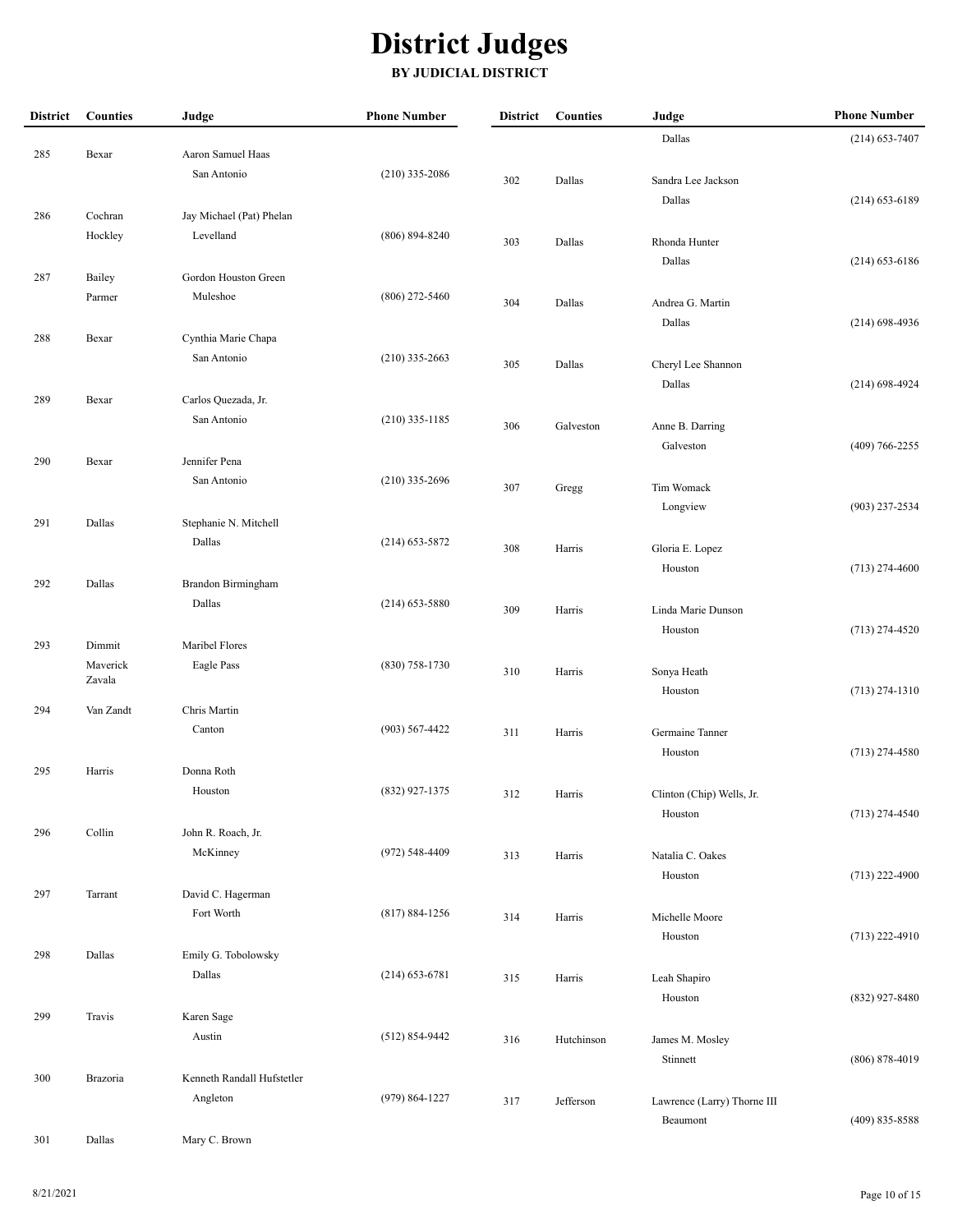| <b>District</b> | <b>Counties</b> | Judge                    | <b>Phone Number</b> | <b>District</b> | <b>Counties</b>      | Judge                   | <b>Phone Number</b> |
|-----------------|-----------------|--------------------------|---------------------|-----------------|----------------------|-------------------------|---------------------|
|                 |                 |                          |                     |                 |                      | Houston                 | (832) 927-1825      |
| 318             | Midland         | David W. Lindemood       |                     |                 |                      |                         |                     |
|                 |                 | Midland                  | $(432) 688 - 4390$  | 335             | Bastrop              | Reva L. Towslee Corbett |                     |
|                 |                 |                          |                     |                 | Burleson             | Caldwell                | $(979) 567 - 2362$  |
| 319             | Nueces          | David V. Stith           |                     |                 | Lee                  |                         |                     |
|                 |                 | Corpus Christi           | $(361) 888 - 0533$  |                 | Washington           |                         |                     |
|                 |                 |                          |                     | 336             | Fannin               | Laurine Jean Blake      |                     |
| 320             | Potter          | Pamela Cook Sirmon       |                     |                 |                      | Bonham                  | $(903) 583 - 2863$  |
|                 |                 | Amarillo                 | $(806)$ 379-2370    |                 |                      |                         |                     |
|                 |                 |                          |                     | 337             | Harris               | Colleen Gaido           |                     |
| 321             | Smith           | Robert H. Wilson         |                     |                 |                      | Houston                 | (832) 927-3750      |
|                 |                 | Tyler                    | $(903) 590 - 1601$  |                 |                      |                         |                     |
|                 |                 |                          |                     | 338             | Harris               | Ramona N. Franklin      |                     |
| 322             | Tarrant         | James Benjamin Munford   |                     |                 |                      | Houston                 | $(713) 755 - 7774$  |
|                 |                 | Fort Worth               | $(817) 884 - 1427$  |                 |                      |                         |                     |
|                 |                 |                          |                     | 339             | Harris               | Te'iva Bell             |                     |
| 323             | Tarrant         | Alexander Han Joong Kim  |                     |                 |                      | Houston                 | (832) 927-3650      |
|                 |                 | Fort Worth               | $(817) 838 - 4600$  |                 |                      |                         |                     |
|                 |                 |                          |                     | 340             | Tom Green            | Jay K. Weatherby        |                     |
| 324             | Tarrant         | Jerome S. Hennigan       |                     |                 |                      | San Angelo              | $(325) 659 - 8013$  |
|                 |                 | Fort Worth               | $(817) 884 - 1432$  |                 |                      |                         |                     |
|                 |                 |                          |                     | 341             | Webb                 | Beckie Palomo           |                     |
| 325             | Tarrant         | Judith G. Wells          |                     |                 |                      | Laredo                  | (956) 523-4325      |
|                 |                 | Fort Worth               | $(817) 884 - 1587$  |                 |                      |                         |                     |
|                 |                 |                          |                     | 342             | Tarrant              | Kimberly L. Fitzpatrick |                     |
| 326             | Taylor          | Paul R. Rotenberry       |                     |                 |                      | Fort Worth              | $(817) 884 - 2710$  |
|                 |                 | Abilene                  | $(325) 674 - 1325$  |                 |                      |                         |                     |
|                 |                 |                          |                     | 343             | Aransas              | Janna K. Whatley        |                     |
| 327             | El Paso         | Linda Yee Chew           |                     |                 | Bee                  | Sinton                  | $(361)$ 364-9310    |
|                 |                 | El Paso                  | $(915) 546 - 2032$  |                 | Live Oak<br>McMullen |                         |                     |
|                 |                 |                          |                     |                 | San Patricio         |                         |                     |
| 328             | Fort Bend       | Walter G. Armatys        |                     |                 |                      |                         |                     |
|                 |                 | Richmond                 | $(281)$ 341-4406    | 344             | Chambers             | Randy A. McDonald       |                     |
|                 |                 |                          |                     |                 |                      | Anahuac                 | (409) 267-2429      |
| 329             | Wharton         | Randy M. Clapp           |                     |                 |                      |                         |                     |
|                 |                 | Wharton                  | $(979) 532 - 1514$  | 345             | Travis               | Jan Soifer              |                     |
|                 |                 |                          |                     |                 |                      | Austin                  | $(512) 854-9374$    |
| 330             | Dallas          | Andrea D. Plumlee        |                     |                 |                      |                         |                     |
|                 |                 | Dallas                   | $(214) 653 - 7207$  | 346             | El Paso              | Paty Baca               |                     |
|                 |                 |                          |                     |                 |                      | El Paso                 | $(915) 546 - 2119$  |
| 331             | Travis          | Chantal Melissa Eldridge |                     |                 |                      |                         |                     |
|                 |                 | Austin                   | $(512) 854-9443$    | 347             | Nueces               | Missy Medary            |                     |
|                 |                 |                          |                     |                 |                      | Corpus Christi          | $(361) 888 - 0593$  |
| 332             | Hidalgo         | Mario E. Ramirez, Jr.    |                     |                 |                      |                         |                     |
|                 |                 | Edinburg                 | $(956)$ 318-2275    | 348             | Tarrant              | Megan Jo Fahey          |                     |
|                 |                 |                          |                     |                 |                      | Fort Worth              | $(817) 884 - 2715$  |
| 333             | Harris          | <b>Brittanye Morris</b>  |                     |                 |                      |                         |                     |
|                 |                 | Houston                  | (832) 927-1800      | 349             | Anderson             | Pam Foster Fletcher     |                     |
|                 |                 |                          |                     |                 | Houston              | Palestine               | (903) 723-7415      |
| 334             | Harris          | Dawn Rogers              |                     |                 |                      |                         |                     |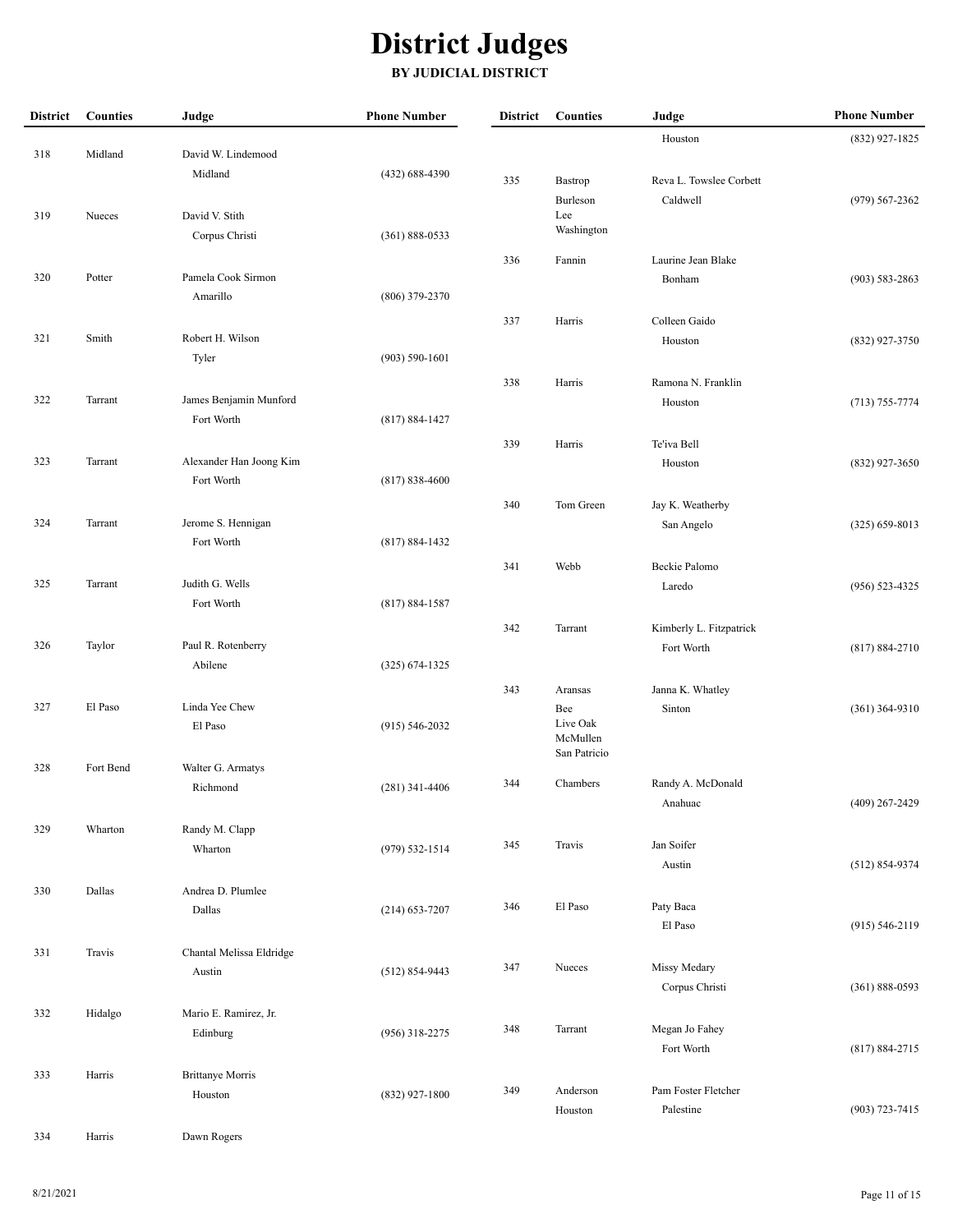| <b>District</b> | <b>Counties</b> | Judge                               | <b>Phone Number</b> | <b>District</b> | <b>Counties</b>      | Judge                                   | <b>Phone Number</b> |
|-----------------|-----------------|-------------------------------------|---------------------|-----------------|----------------------|-----------------------------------------|---------------------|
|                 |                 |                                     |                     |                 |                      | McKinney                                | (972) 548-4570      |
| 350             | Taylor          | Thomas Michael Wheeler              |                     |                 |                      |                                         |                     |
|                 |                 | Abilene                             | $(325) 674 - 1242$  | 367             | Denton               | Margaret Ellen Barnes                   |                     |
|                 |                 |                                     |                     |                 |                      | Denton                                  | (940) 349-2350      |
| 351             | Harris          | Natalia (Nata) Cornelio<br>Houston  | (832) 927-3680      |                 |                      |                                         |                     |
|                 |                 |                                     |                     | 368             | Williamson           | Rick J. Kennon                          |                     |
| 352             | Tarrant         | Josh Burgess                        |                     |                 |                      | Georgetown                              | $(512)$ 943-1368    |
|                 |                 | Fort Worth                          | $(817) 884 - 2730$  |                 |                      |                                         |                     |
|                 |                 |                                     |                     | 369             | Anderson<br>Cherokee | C. Michael Davis<br>Palestine           | (903) 723-7415      |
| 353             | Travis          | Madeleine Connor                    |                     |                 | Leon                 |                                         |                     |
|                 |                 | Austin                              | $(512) 854-9179$    | 370             | Hidalgo              | Noe Gonzalez                            |                     |
|                 |                 |                                     |                     |                 |                      | Edinburg                                | (956) 318-2280      |
| 354             | Hunt            | Keli Michelle Aiken                 |                     |                 |                      |                                         |                     |
|                 | Rains           | Greenville                          | $(903)$ 408-4194    | 371             | Tarrant              | Mollee Bennett Westfall                 |                     |
|                 |                 |                                     |                     |                 |                      | Fort Worth                              | $(817) 884 - 2985$  |
| 355             | Hood            | Bryan T. Bufkin                     |                     |                 |                      |                                         |                     |
|                 |                 | Granbury                            | (817) 579-3233      | 372             | Tarrant              | David (Scott) Wisch                     |                     |
|                 |                 |                                     |                     |                 |                      | Fort Worth                              | $(817) 884 - 2990$  |
| 356             | Hardin          | Steven Ray Thomas<br>Kountze        | $(409)$ 246-5155    |                 |                      |                                         |                     |
|                 |                 |                                     |                     | 377             | Victoria             | Eli Elmo Garza                          |                     |
| 357             | Cameron         | Juan A. Magallanes                  |                     |                 |                      | Victoria                                | $(361) 578 - 8756$  |
|                 |                 | Brownsville                         | (956) 548-9522      |                 |                      |                                         |                     |
|                 |                 |                                     |                     | 378             | Ellis                | William (Doug) D. Wallace<br>Waxahachie |                     |
| 358             | Ector           | John F. Shrode                      |                     |                 |                      |                                         | $(972) 825 - 5014$  |
|                 |                 | Odessa                              | $(432)$ 498-4250    | 379             | Bexar                | Ron Rangel                              |                     |
|                 |                 |                                     |                     |                 |                      | San Antonio                             | $(210)$ 335-2911    |
| 359             | Montgomery      | Kathleen A. Hamilton                |                     |                 |                      |                                         |                     |
|                 |                 | Conroe                              | $(936) 539 - 7900$  | 380             | Collin               | Benjamin N. Smith                       |                     |
|                 |                 |                                     |                     |                 |                      | McKinney                                | (972) 548-4762      |
| 360             | Tarrant         | Patricia Baca Bennett<br>Fort Worth | $(817) 884 - 2708$  |                 |                      |                                         |                     |
|                 |                 |                                     |                     | 381             | Starr                | Jose Luis Garza                         |                     |
| 361             | <b>Brazos</b>   | <b>Position Vacant</b>              |                     |                 |                      | Rio Grande City                         | $(956)$ 716-4800    |
|                 |                 | Bryan                               | $(979)$ 361-4380    |                 |                      |                                         |                     |
|                 |                 |                                     |                     | 382             | Rockwall             | <b>Brett Hall</b>                       |                     |
| 362             | Denton          | R. Bruce McFarling                  |                     |                 |                      | Rockwall                                | $(972)$ 204-6610    |
|                 |                 | Denton                              | $(940)$ 349-2340    | 383             | El Paso              | Lyda Ness Garcia                        |                     |
|                 |                 |                                     |                     |                 |                      | El Paso                                 | $(915) 546 - 2132$  |
| 363             | Dallas          | Tracy F. Holmes                     |                     |                 |                      |                                         |                     |
|                 |                 | Dallas                              | $(214)$ 653-5890    | 384             | El Paso              | Patrick Michael Garcia                  |                     |
|                 |                 |                                     |                     |                 |                      | El Paso                                 | $(915) 546 - 2134$  |
| 364             | Lubbock         | William (Billy) R. Eichman II       |                     |                 |                      |                                         |                     |
|                 |                 | Lubbock                             | $(806)$ 775-1026    | 385             | Midland              | Leah Gail Robertson                     |                     |
| 365             | Dimmit          | Amado Jose Abascal III              |                     |                 |                      | Midland                                 | $(432) 688 - 4385$  |
|                 | Maverick        | Eagle Pass                          | $(830)$ 773-1151    |                 |                      |                                         |                     |
|                 | Zavala          |                                     |                     | 386             | Bexar                | Jacqueline (Jackie) Herr Valdes         |                     |
| 366             | Collin          | Tomasz (Tom) Nowak                  |                     |                 |                      | San Antonio                             | $(210)$ 335-1150    |
|                 |                 |                                     |                     |                 |                      |                                         |                     |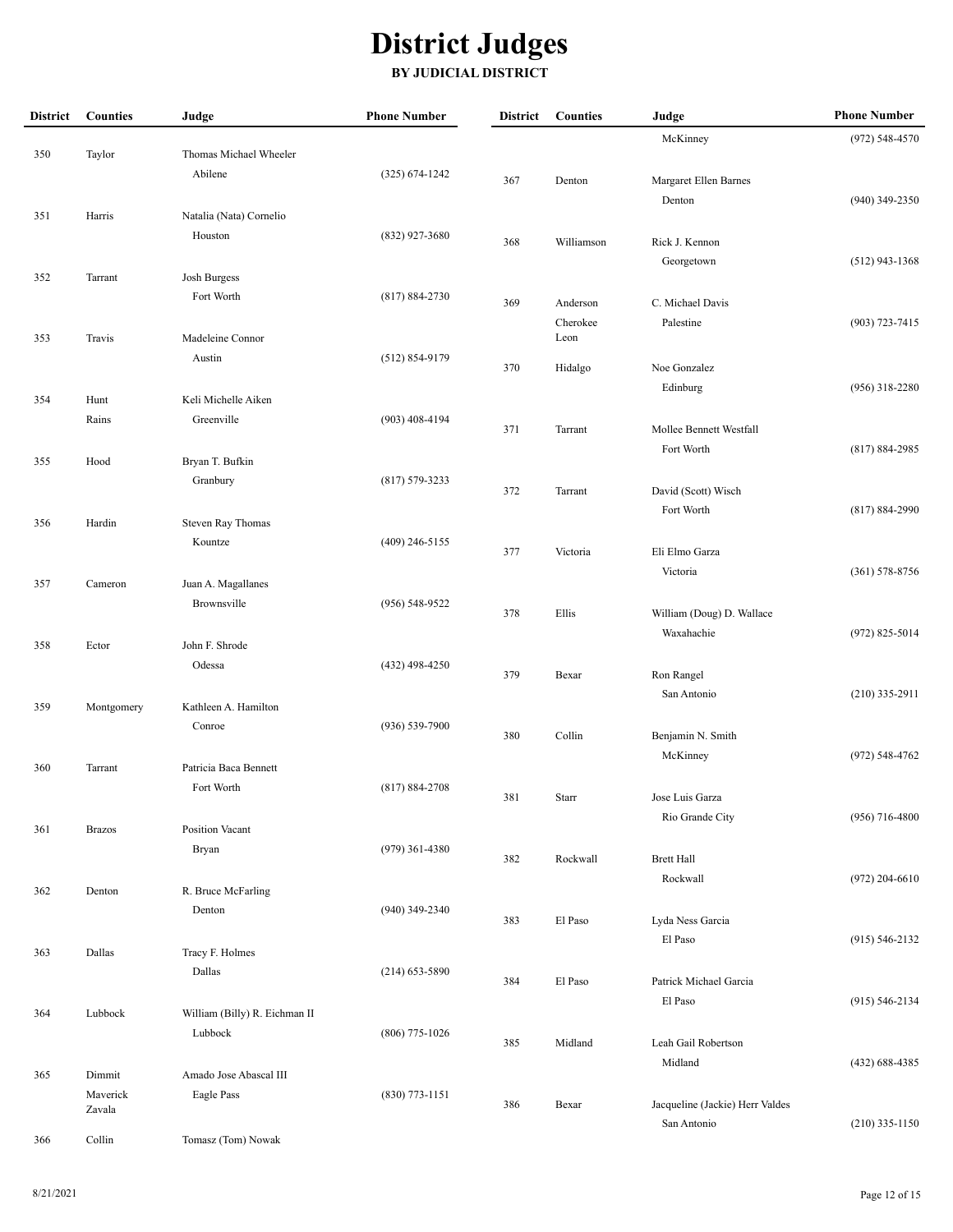| <b>District</b> | <b>Counties</b>                                        | Judge                             | <b>Phone Number</b> | <b>District</b> | <b>Counties</b>                | Judge                                | <b>Phone Number</b> |
|-----------------|--------------------------------------------------------|-----------------------------------|---------------------|-----------------|--------------------------------|--------------------------------------|---------------------|
| 387             | Fort Bend                                              | Janet Heppard<br>Richmond         | $(281)$ 238-3290    | 403             | Travis                         | Brenda P. Kennedy<br>Austin          | $(512) 854 - 9808$  |
| 388             | El Paso                                                | Marlene Gonzalez<br>El Paso       | $(915) 543 - 3850$  | 404             | Cameron                        | Ricardo M. Adobbati<br>Brownsville   | (956) 544-0837      |
| 389             | Hidalgo                                                | Letty Lopez<br>Edinburg           | $(956)$ 318-2080    | 405             | Galveston                      | Jared S. Robinson<br>Galveston       | $(409)$ 765-2688    |
| 390             | Travis                                                 | Julie H. Kocurek<br>Austin        | $(512) 854 - 4885$  | 406             | Webb                           | Oscar (O.J.) Hale, Jr.<br>Laredo     | $(956) 523 - 4954$  |
| 391             | Tom Green                                              | <b>Brad Goodwin</b><br>San Angelo | $(325) 657 - 8014$  | 407             | Bexar                          | Tina Torres<br>San Antonio           | $(210)$ 335-2462    |
| 392             | Henderson                                              | Robert Scott McKee<br>Athens      | $(903) 675 - 6110$  | 408             | Bexar                          | Angelica I. Jimenez<br>San Antonio   | $(210)$ 335-2831    |
| 393             | Denton                                                 | Doug Robison<br>Denton            | $(940)$ 349-2360    | 409             | El Paso                        | Sam Medrano<br>El Paso               | $(915) 834 - 8209$  |
| 394             | <b>Brewster</b><br>Culberson<br>Hudspeth<br>Jeff Davis | Roy B. Ferguson<br>Alpine         | $(432) 837 - 5831$  | 410             | Montgomery                     | Jennifer James Robin<br>Conroe       | $(936) 539 - 7860$  |
| 395             | Presidio<br>Williamson                                 | Ryan Daniel Larson                |                     | 411             | Polk<br>San Jacinto<br>Trinity | John Wells<br>Livingston             | (936) 327-6848      |
| 396             | Tarrant                                                | Georgetown<br>George W. Gallagher | $(512)$ 943-1395    | 412             | <b>Brazoria</b>                | Justin R. Gilbert<br>Angleton        | $(979) 864 - 1915$  |
| 397             | Grayson                                                | Fort Worth<br>Brian Keith Gary    | $(817) 884 - 2768$  | 413             | Johnson                        | William C. Bosworth, Jr.<br>Cleburne | $(817) 556 - 6040$  |
|                 |                                                        | Sherman                           | $(903) 813 - 4311$  | 414             | McLennan                       | Vicki Lynn Menard<br>Waco            | $(254)$ 757-5053    |
| 398             | Hidalgo                                                | L. Keno Vasquez<br>Edinburg       | $(956)$ 318-2470    | 415             | Parker                         | Graham Quisenberry<br>Weatherford    | $(817) 598 - 6162$  |
| 399             | Bexar                                                  | Frank J. Castro<br>San Antonio    | $(210)$ 335-3667    | 416             | Collin                         | Andrea Stroh Thompson                |                     |
| 400             | Fort Bend                                              | Tameika Carter<br>Richmond        | $(281)$ 341-4422    | 417             | Collin                         | McKinney<br>Cynthia McCrann Wheless  | (972) 548-4520      |
| 401             | Collin                                                 | George B. Flint<br>McKinney       | $(972) 548 - 4241$  | 418             | Montgomery                     | McKinney<br>Tracy A. Gilbert         | $(972) 548 - 4658$  |
| 402             | Wood                                                   | J. Brad McCampbell<br>Quitman     | $(903) 763 - 2332$  |                 |                                | Conroe                               | $(936) 538 - 3618$  |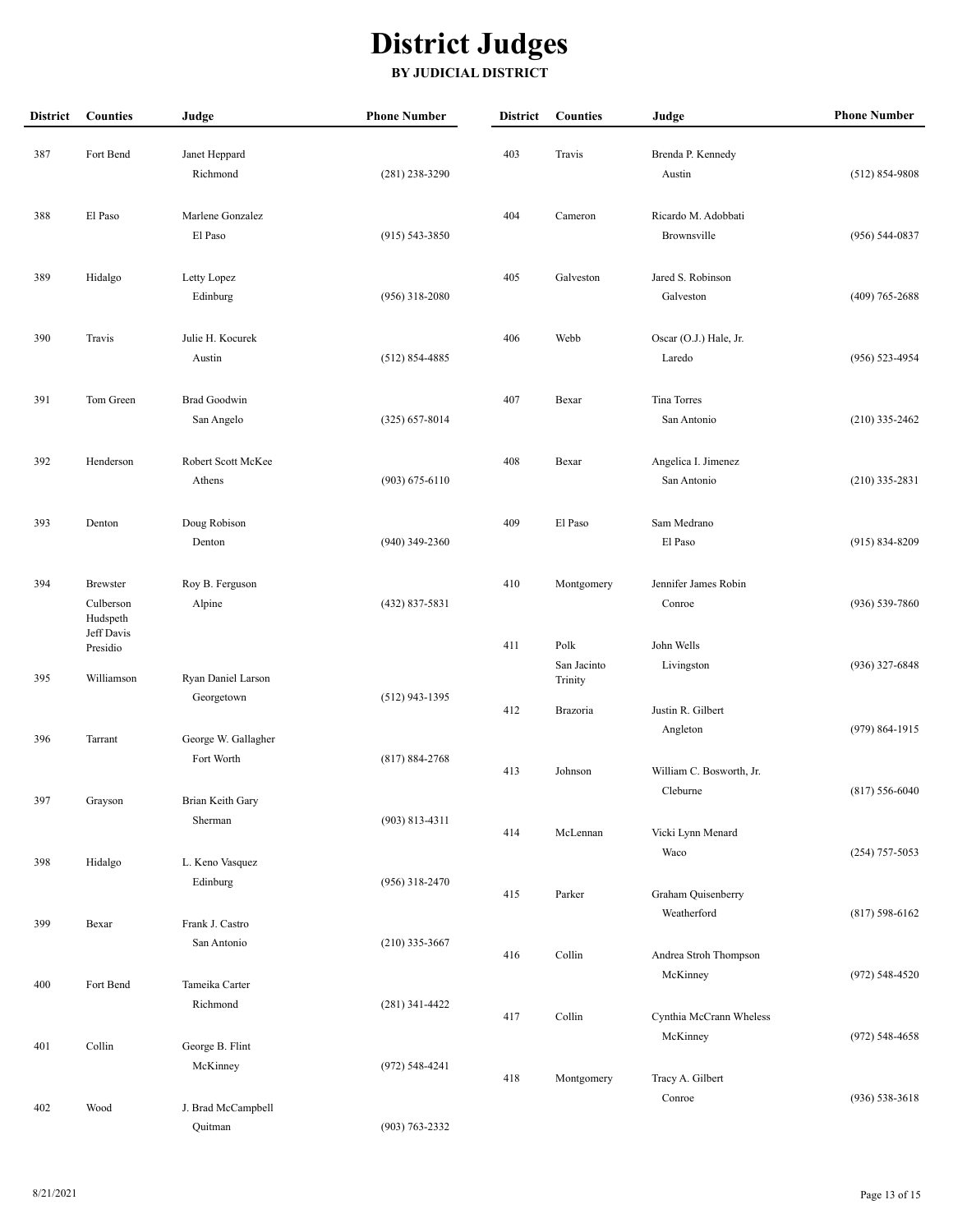| <b>District</b> | <b>Counties</b> | Judge                              | <b>Phone Number</b> | <b>District</b> | <b>Counties</b>    | Judge                                    | <b>Phone Number</b> |
|-----------------|-----------------|------------------------------------|---------------------|-----------------|--------------------|------------------------------------------|---------------------|
|                 |                 |                                    |                     |                 |                    | Conroe                                   | (936) 538-3532      |
| 419             | Travis          | Catherine A. Mauzy                 |                     |                 |                    |                                          |                     |
|                 |                 | Austin                             | $(512) 854 - 4023$  | 436             | Bexar              | Lisa K. Jarrett                          |                     |
|                 |                 |                                    |                     |                 |                    | San Antonio                              | $(210)$ 335-1194    |
| 420             | Nacogdoches     | Edwin Allen Klein<br>Nacogdoches   | $(936) 560 - 7848$  |                 |                    |                                          |                     |
|                 |                 |                                    |                     | 437             | Bexar              | Melisa C. Skinner                        |                     |
| 421             | Caldwell        | Chris Schneider                    |                     |                 |                    | San Antonio                              | $(210)$ 335-2711    |
|                 |                 | Lockhart                           | $(512)$ 398-1839    |                 |                    |                                          |                     |
|                 |                 |                                    |                     | 438             | Bexar              | Rosemarie Alvarado                       |                     |
| 422             | Kaufman         | Shelton T.W. Gibbs IV              |                     |                 |                    | San Antonio                              | $(210)$ 335-0448    |
|                 |                 | Kaufman                            | $(469)$ 376-4668    | 439             | Rockwall           | David Rakow                              |                     |
|                 |                 |                                    |                     |                 |                    | Rockwall                                 | $(972)$ 204-6630    |
| 423             | Bastrop         | Chris Duggan                       |                     |                 |                    |                                          |                     |
|                 |                 | Bastrop                            | $(512) 581 - 4037$  | 440             | Coryell            | <b>Grant Kinsey</b>                      |                     |
|                 |                 |                                    |                     |                 |                    | Gatesville                               | $(254) 865 - 5911$  |
| 424             | Blanco          | Evan C. Stubbs                     |                     |                 |                    |                                          |                     |
|                 | Burnet<br>Llano | Burnet                             | $(512)$ 756-5436    | 441             | Midland            | Jeffrey Todd Robnett                     |                     |
|                 | San Saba        |                                    |                     |                 |                    | Midland                                  | $(432) 688 - 4520$  |
|                 | Williamson      |                                    |                     |                 |                    |                                          |                     |
| 425             |                 | <b>Betsy Lambeth</b><br>Georgetown | $(512)$ 943-3380    | 442             | Denton             | Tiffany Leigh Haertling                  |                     |
|                 |                 |                                    |                     |                 |                    | Denton                                   | $(940)$ 349-4380    |
| 426             | Bell            | Steve J. Duskie                    |                     |                 |                    |                                          |                     |
|                 |                 | Belton                             | $(254)$ 933-5370    | 443             | Ellis              | Cynthia (Cindy) Ermatinger               |                     |
|                 |                 |                                    |                     |                 |                    | Waxahachie                               | $(972) 825 - 5284$  |
| 427             | Travis          | Tamara B. Needles                  |                     | 444             | Cameron            | David A. Sanchez                         |                     |
|                 |                 | Austin                             | $(512) 854 - 3663$  |                 |                    | Brownsville                              | $(956) 547 - 7035$  |
|                 |                 |                                    |                     |                 |                    |                                          |                     |
| 428             | Hays            | William (Bill) R. Henry            |                     | 445             | Cameron            | Gloria M. Rincones                       |                     |
|                 |                 | San Marcos                         | $(512)$ 393-7700    |                 |                    | Brownsville                              | (956) 547-7070      |
|                 |                 |                                    |                     |                 |                    |                                          |                     |
| 429             | Collin          | Jill R. Willis<br>McKinney         | (972) 547-5720      | 446             | Ector              | Sara Kate Billingsley                    |                     |
|                 |                 |                                    |                     |                 |                    | Odessa                                   | (432) 498-4393      |
| 430             | Hidalgo         | Israel Ramon, Jr.                  |                     |                 |                    |                                          |                     |
|                 |                 | Edinburg                           | $(956)$ 318-2900    | 448             | El Paso            | Sergio H. Enriquez                       |                     |
|                 |                 |                                    |                     |                 |                    | El Paso                                  | $(915) 543 - 3893$  |
| 431             | Denton          | Jim S. Johnson                     |                     |                 |                    |                                          |                     |
|                 |                 | Denton                             | $(940)$ 349-4370    | 449             | Hidalgo            | Rena M. Rodriguez-Betancourt<br>Edinburg | (956) 381-0744      |
|                 |                 |                                    |                     |                 |                    |                                          |                     |
| 432             | Tarrant         | Ruben Gonzalez, Jr.                |                     | 450             | Travis             | Brad G. Urrutia                          |                     |
|                 |                 | Fort Worth                         | $(817) 884 - 2935$  |                 |                    | Austin                                   | $(512) 854 - 2441$  |
|                 |                 |                                    |                     |                 |                    |                                          |                     |
| 433             | Comal           | Dibrell (Dib) W. Waldrip           |                     | 451             | Kendall            | Kirsten B. Cohoon                        |                     |
|                 |                 | New Braunfels                      | $(830)$ 221-1270    |                 |                    | Boerne                                   | (830) 249-9343      |
|                 |                 |                                    |                     |                 |                    |                                          |                     |
| 434             | Fort Bend       | Christian Becerra<br>Richmond      | $(281)$ 633-7653    | 452             | Edwards            | Robert Rey Hofmann                       |                     |
|                 |                 |                                    |                     |                 | Kimble             | Mason                                    | $(325)$ 347-0755    |
| 435             | Montgomery      | Patricia (Patty) Maginnis          |                     |                 | Mason<br>McCulloch |                                          |                     |
|                 |                 |                                    |                     |                 | Menard             |                                          |                     |